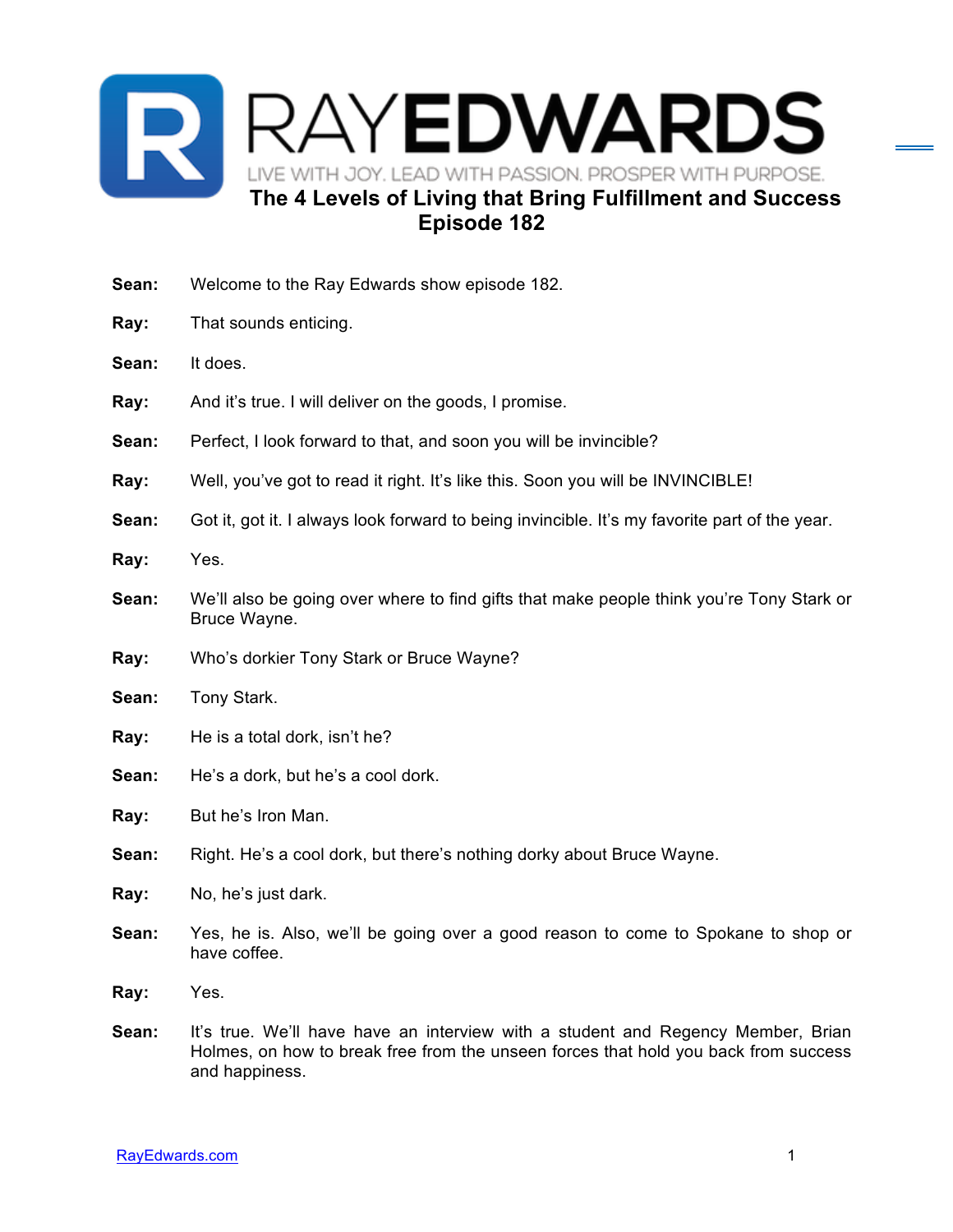**Ray:** That's a big promise that we will deliver on and we've got a bunch of things happening in the world of Ray Edwards International, Inc. We'll give you a preview into some of that coming up in just a few moments.

#### **Spiritual Foundations**

| Ray:  | Soon you will be invincible.                                                                                                                                                                                                                                                                                                                |
|-------|---------------------------------------------------------------------------------------------------------------------------------------------------------------------------------------------------------------------------------------------------------------------------------------------------------------------------------------------|
| Sean: | Tell me more.                                                                                                                                                                                                                                                                                                                               |
| Ray:  | Well, how about this. I actually originally entitled the segment Unbeatable You, which I<br>did in reference to the movie titled 'Despicable Me'.                                                                                                                                                                                           |
| Sean: | Interesting.                                                                                                                                                                                                                                                                                                                                |
| Ray:  | It's how my brain works. Then I thought well, I'm not really despicable.                                                                                                                                                                                                                                                                    |
| Sean: | No.                                                                                                                                                                                                                                                                                                                                         |
| Ray:  | It's got a catchy song at the beginning of that movie.                                                                                                                                                                                                                                                                                      |
| Sean: | Right.                                                                                                                                                                                                                                                                                                                                      |
| Ray:  | And the movie is funny.                                                                                                                                                                                                                                                                                                                     |
| Sean: | Yes.                                                                                                                                                                                                                                                                                                                                        |
| Ray:  | Although, some of the humor is quite inappropriate.                                                                                                                                                                                                                                                                                         |
| Sean: | Yes.                                                                                                                                                                                                                                                                                                                                        |
| Ray:  | Yes, but we won't go into that. If you're an adult and you've seen the movie then you<br>know what we're talking about. What do I mean by unbeatable you? Well, I don't know<br>about anybody else. Maybe it's just me. Maybe I'm the only person who has this<br>problem, but sometimes I feel kind of beaten down. I feel beat, defeated. |
| Sean: | That's weird. I've never felt that way.                                                                                                                                                                                                                                                                                                     |
| Ray:  | See, I thought so. I thought it was just me. Maybe this is just me doing my therapy in<br>public.                                                                                                                                                                                                                                           |
| Sean: | Man, whatever. Whatever works.                                                                                                                                                                                                                                                                                                              |
| Ray:  | Sean never does, but if you ever feel that way then Evernote to the rescue. What I<br>mean by this is I was looking through some of my notes that I keep in Evernote. When I<br>have little ideas for shows or segments or blog posts I want to write, I just often write a                                                                 |

Now, you may remember some of this material appeared in episode 007 and again in episode 052. This is just a condensation of that and, really, I want to give you this part

title and a few sentences and I made some notes about my recipe for turning setbacks

into comebacks.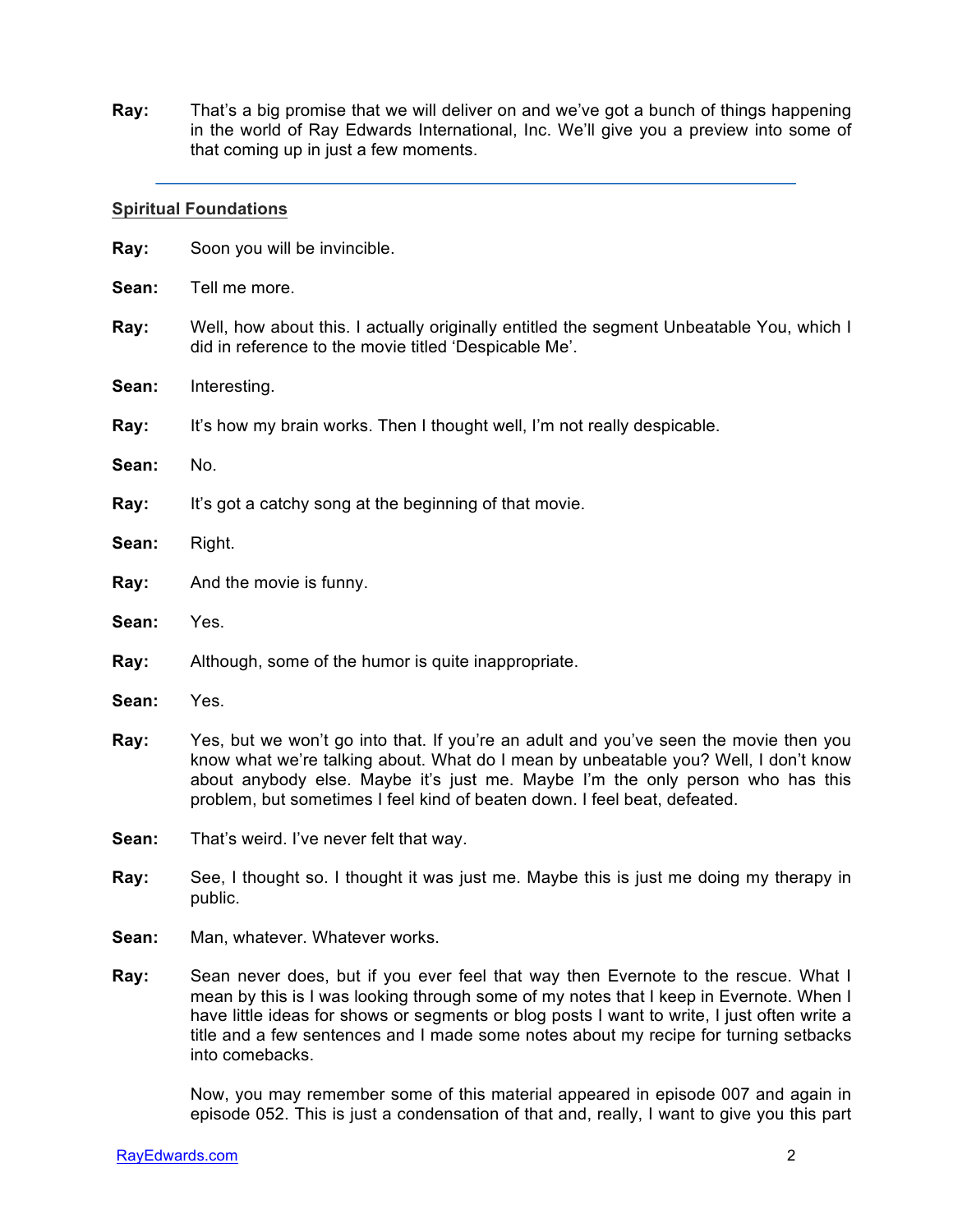first. It's the recipe for getting out of feeling beaten and then I want to give you a Biblebased affirmation to read to yourself out loud when you're in this condition. I'll tell you more about that in just a moment, but first let's just start with this.

If you feel beaten down by circumstances, bad luck or people attacking you, I know that's hard to believe, that people will attack you, but they do. Just this week I wrote a review for somebody's book and I'll tell you whose book it is. Not Tony Stark's book.

- **Sean:** He wrote a book?
- **Ray:** It's Perry Marshall, who is a lot like Tony Stark only he doesn't have a flying man Iron Man suit, as far as I know. Perry Marshall wrote a book called *Evolution 201* and it's resolving the supposed alleged conflict between Darwin and design. This is a book that I read an early edition of and I've got the new just published edition and I'm reading it now.

What I love about it is it challenges people on both sides of this argument. There really are two sides. There are the "creationists", who are in the extreme corner of creationism. They don't want to believe anything that is labeled science. In the other corner there are the "evolutionists" or Darwinists, who in the extreme corner of that side of the discussion don't want to believe or entertain discussion about anything that seems mystical or religious.

Those are the extremes, so what I like about this book is that it gives people on both sides of the discussion something to think about. It gives people on both sides an opportunity to reexamine some of their premises and realize hey, maybe something of what I've been thinking about this I need to rethink. I think that's refreshing and it's not slanted toward one side or the other. It's just a brilliant book. It's called *Evolution 201*, I recommend you get it. There will be a link to it in the Show Notes. I put it in my 6 Link Saturday a few days ago. By the time you hear this you can go back and look at that from Saturday's post on the blog.

I posted a review of this book and some…I'm just going to say it…cowardly troll decided that they would hijack my carefully-written review with rebuttals not to the book, but to my review. Now, think about that. It's like I'm not even going to attack the book that I have a problem with, I'm just going to attack somebody who reviewed it. It's like a passive-aggressive coward. I say 'cowardly' because they're anonymous.

- **Sean:** Ooh… Yeah, you've got to own your missiles, Tony Stark.
- **Ray:** If you're going to say some of the nasty things that this guy said to me, about me and about Perry, I mean they were nasty. They were name calling all in the name of science, all in the name of logic and reason. It was just a lot of name calling, polemic, signed by anonymous. Here's a tip. If that happens to you, just report them to Amazon and use these words "anonymous troll, please delete" and they will. So, Mr. Troll, if you're listening to my show I guess I'm feeding the trolls. I have mentioned you, but if you're going to say that stuff have the courage to put your name on it. Anyway, people will attack you. That was the point I was trying to make. If you feel

attacked or circumstances arise that make you feel discouraged or defeated. This guy didn't make me feel defeated. He just made me feel like I wanted to punch him in the face, but if you feel…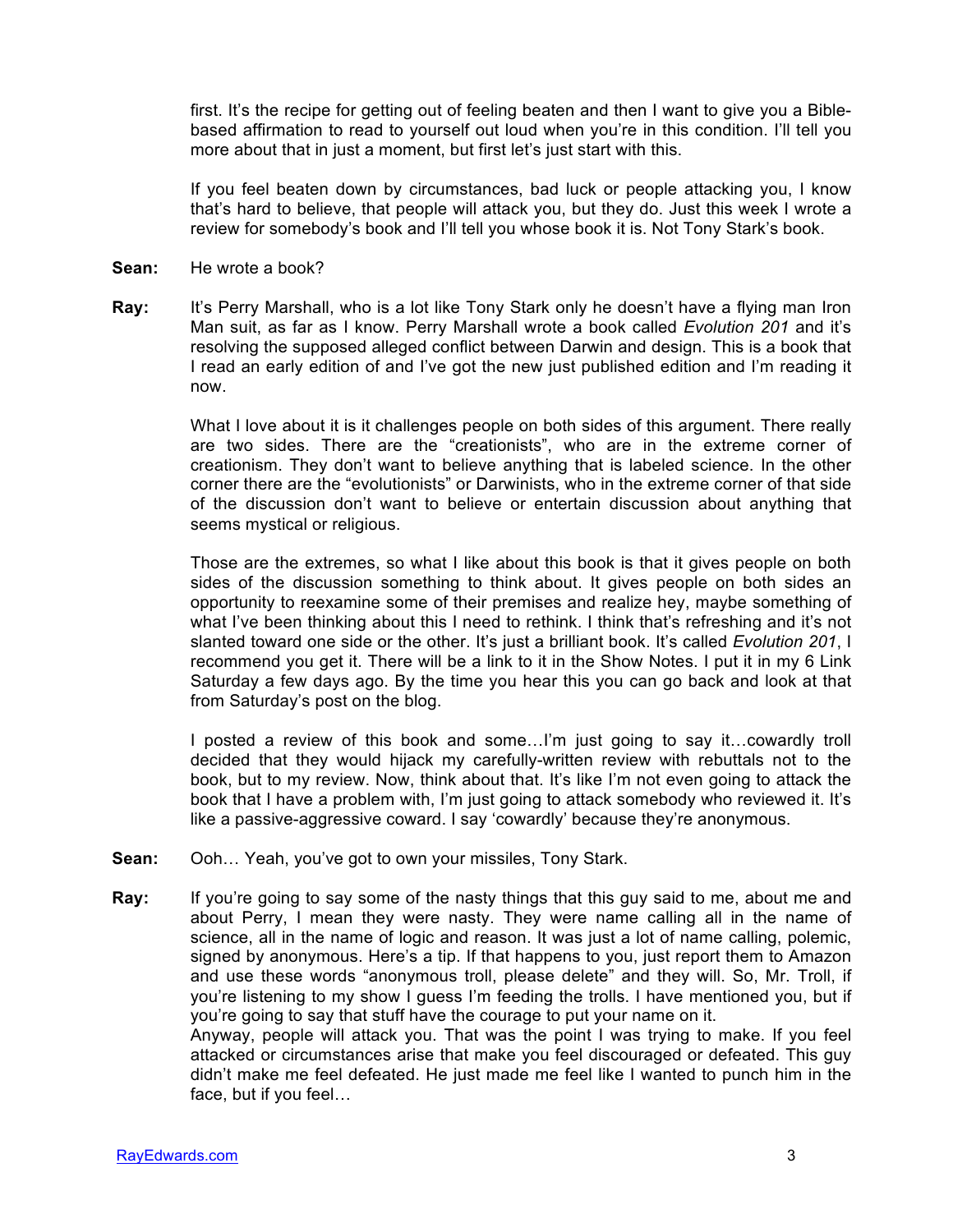- **Sean:** He made you feel that way?
- **Ray:** No, I indulged in feeling that way. He did not make me feel that way.
- **Sean:** I was going to say, he's pretty powerful.
- **Ray:** Maybe I'm going to edit this part of the podcast out. Maybe this just won't ever find its way onto the show. It probably will. I'll probably leave it in in the spirit of transparency. No, I felt powerful in responding to him and I did and then I decided that the discussion wasn't worth having. It was missing the whole point of the review, so I had them remove it. Anyway, let's get back to what we were actually talking about.

We all face trials in life. We cannot control what happens to us, but what we can control is how we respond and what we believe about what's happened -- the setback or the challenge -- and what we believe about our response. Those things we're in total control of and a lot of unhappiness can be eliminated from your life if you'll stop stressing about things you're not in control of. Do the things that you can control and the rest of it you just have to learn to accept.

Knowing how to face trials proactively is one of the top skills in business. I know this is the Spiritual Foundations portion, but the spiritual stuff that we talk about is supposed to help you in your business. This is one of the top skills in business, knowing how to face trails proactively. Here are the 10 steps from my previous posts on how to transform setbacks into comebacks.

# **1. See the situation for what it really is.**

Don't sugarcoat it. Don't say why, this is great! I just got my arm cutoff, that's fantastic! No, praise the Lord. No, it's not fantastic. When I got the diagnosis of Parkinson's disease I did not jump up and down and say happy birthday to me, because it came a day before my birthday. I did not celebrate it in that way, but I recognized it for what it was. That leads to number two—

# **2. Remember God's plan for you.**

Just reference Jeremiah 29:11 and Romans 8:28, a couple of favorite scriptures that people like to quote. I wonder sometimes if they really receive deeply inside themselves what those scriptures are saying, so just look them up and meditate upon them.

# **3. Ask good questions, questions that lead to helpful answers.**

Here are some examples of bad questions:

- *Why does this always happen to me?*
- *Why can't I ever catch a break?*
- *Why are they always out to get the little guy?*
- *Why did God do this to me, am I being punished?*

Those are bad questions. If you're asking those questions, stop it. Here are better questions:

• *How can I use this?*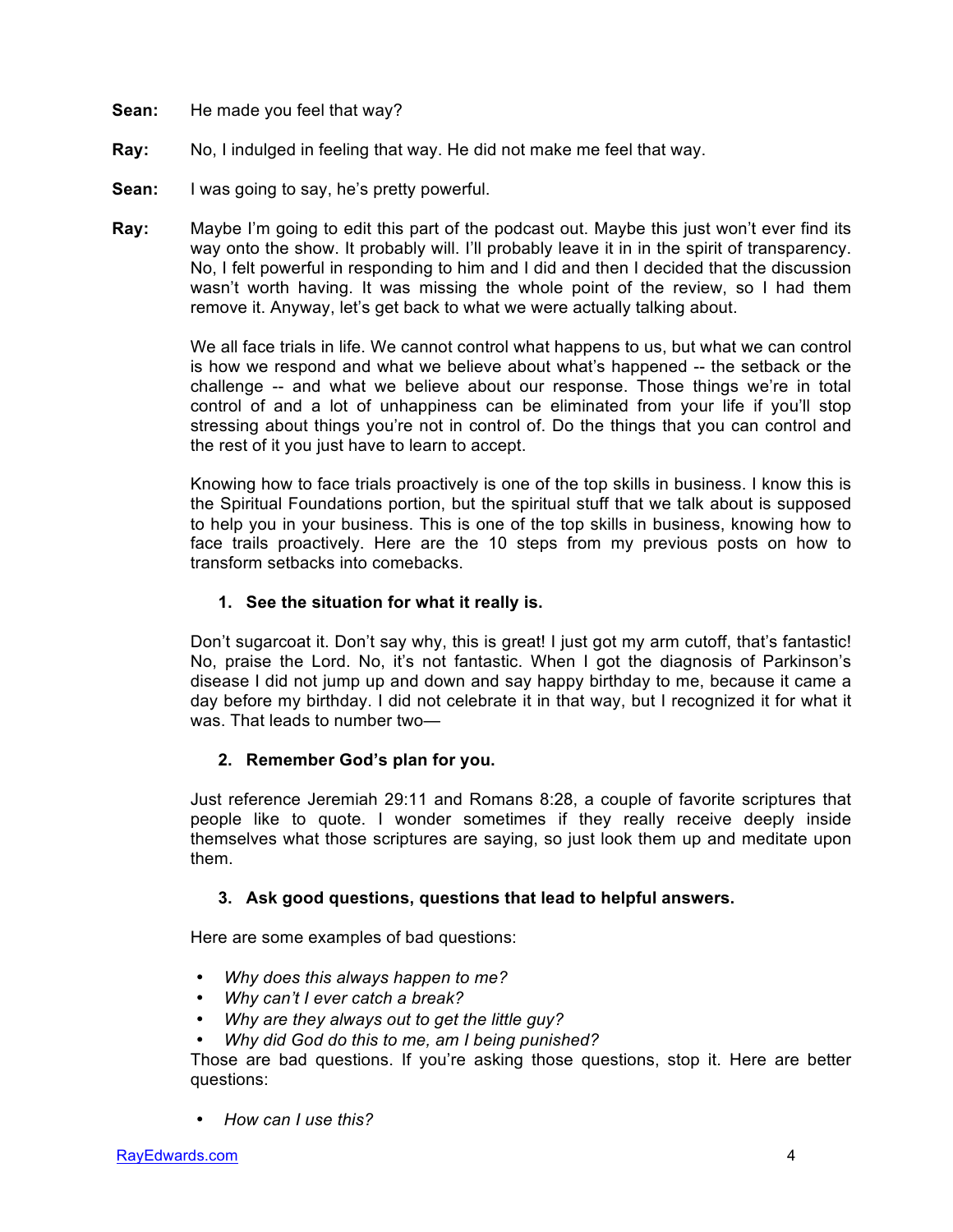- *What can I learn from this?*
- *How can this make me stronger?*
- *How can this benefit other people?*
- *I know that this is not great, but what could be great about it if I chose to transform it into something great?*

Those are much better questions to be asking.

# **4. Be careful what you think, be careful what you see and be careful what you say.**

Be careful what you think because that can lead you into a place called depression and anxiety. Be careful what you see and, for Heaven sakes, be careful what you say. Your words have power, so don't walk around speaking the lies of the enemy and speaking negative things that will seep into your unconscious and cause you to experience the reality of those negative things. Be careful what you say.

#### **5. As you're working through the challenge, notice what works and do more of that.**

The corollary is the brilliant, ingenious number six--

# **6. Notice what's not working and stop doing that.**

- **Sean:** That's mind-blowing.
- **Ray:** It is mind-blowing, it is true. It is patented TM.

# **7. Live in the now; avoid depression and anxiety.**

Depression and anxiety, I'm convinced, are time-traveling disorders. You get anxious when you think about what might happen in the future. So you're traveling to one of your possible futures and thinking about all of the horrible things that could happen and you get anxious. It isn't happening now, so why are you anxious about it. It's not here now.

If you time-travel in reverse, you go back to the past and you look at stupid things you've done or mistakes you've made or horrible things that happened and you start feeling condemnation, meaning condemned, meaning judged, meaning found guilty, which leaves you feeling depressed. If you would just be here now doing what you're doing while you're doing it and not doing stuff that you're not doing when you're not doing it then you would no longer be time-traveling and you would be much happier, so live in the now.

# **8. Move your body every day.**

This is tricky because I'm not even just talking about going to the gym, but that's part of it. Go to the gym, ride your bike, walk, run, do some kind of exercise. Break a sweat every day, it' good for you.

This is a gross oversimplification, but there are things called interleukins in your body which have to do with the processes of inflammation and repair. Inflammation is destruction of cells and structures in your body and repair is the opposite of that. The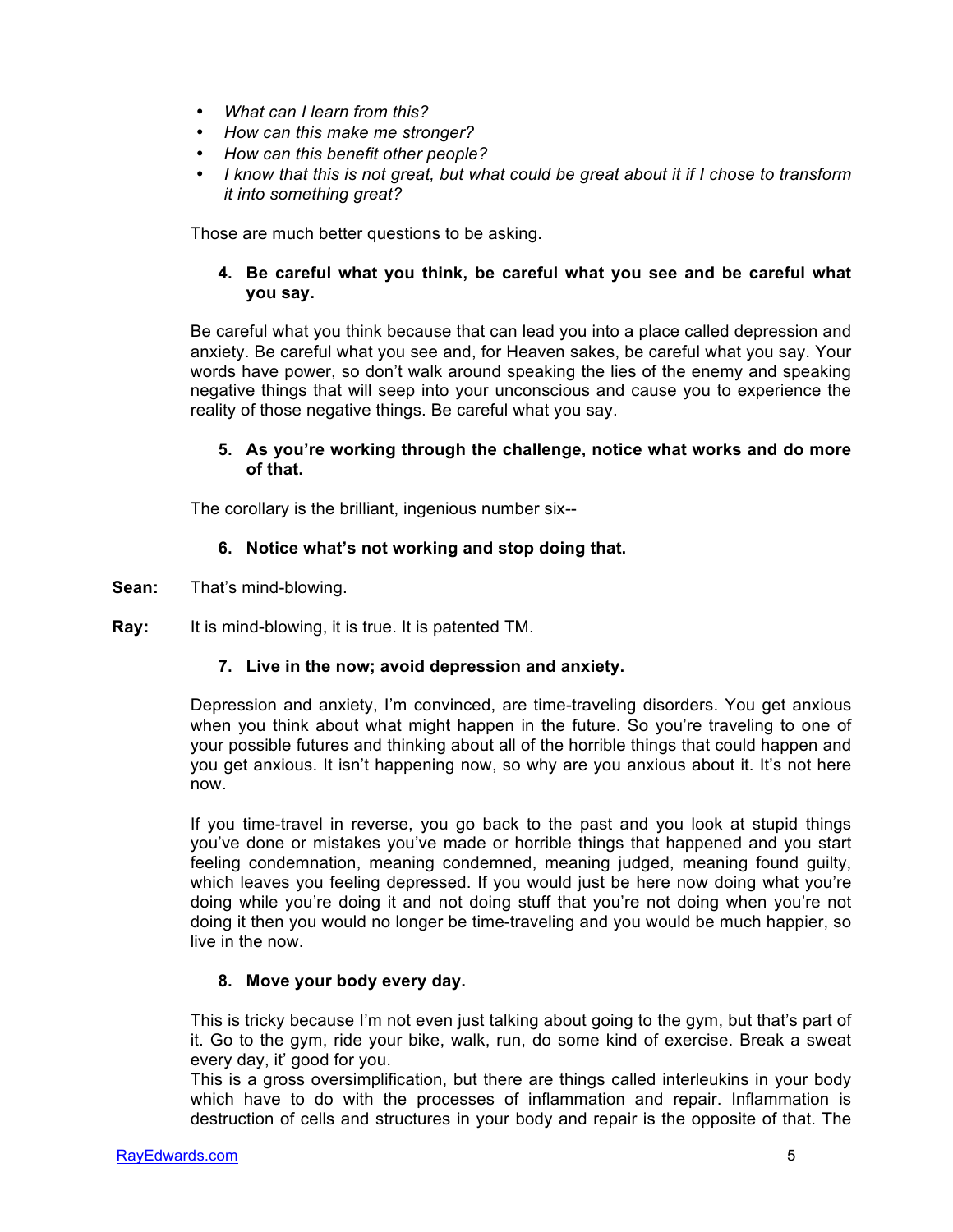right amount of inflammation triggers the reconstruction efforts, so that's what happens when you exercise, when you push, when you break a sweat. You're breaking down tissue, muscle and cells in your body to the point that you get the right kind of inflammation. That's why you're sore the next day -- it's your body rebuilding.

The wrong kind of inflammation is kind of the slow-leak inflammation. That's what happens in the background when you sit on your butt and watch TV all day. It's just like a little bit of air hissing out of a tire slowly and then one day you wake up and your tire if flat and think, why did God do this to me?

- **Sean:** Why did He do it? That reminds me of a product that we have used a lot by Shin Ohtake.
- **Ray:** Shin Ohtake. Oh, talk about this, this is a great product.
- **Sean:** Shin Ohtake. It's a workout, it's called Max Workout. He's a student of Perry Marshall, who we were just talking about.
- **Ray:** Yeah.
- **Sean:** He talks about when exercising the intensity level that you need to be shooting for. He says that if you can carry on a conversation while you're exercising, you're not exercising hard enough.
- **Ray:** Yeah.
- **Sean:** Which I love, it's a great gauge. I use a heart rate monitor, that's one step higher. It's funny. I see people at the gym and they're talking to each other when they're on the treadmill.
- **Ray:** Which means they're not really getting any benefit.
- **Sean:** They're not where they need to be.
- **Ray:** No, no. I use a heart rate monitor, too, and a heart rate monitor is great for stopping you from lying to yourself about how hard you worked out.
- **Sean:** That was a great workout, yeah!
- **Ray:** I never broke 110 beats per minute. So a heart rate monitor, I highly recommend it. So move your body every day and not just going to the gym working out and doing the Max Workout by Shin Ohtake, which we highly recommend, but getting up from your desk.

I started wearing a Jawbone Activity Tracker some months ago. It keeps a graph of how much I move during the day and it was interesting to look and see that when I'm at the office, before I got my standing desk and I started using it every day -- those were two different events, when I got it and when I started using it -- the graph would be flat for like four hours. I would realize wow! I didn't move for four freaking hours. It's like I was frozen or something. Don't do that, that's bad for you.

**9. Put good fuel in the machine.**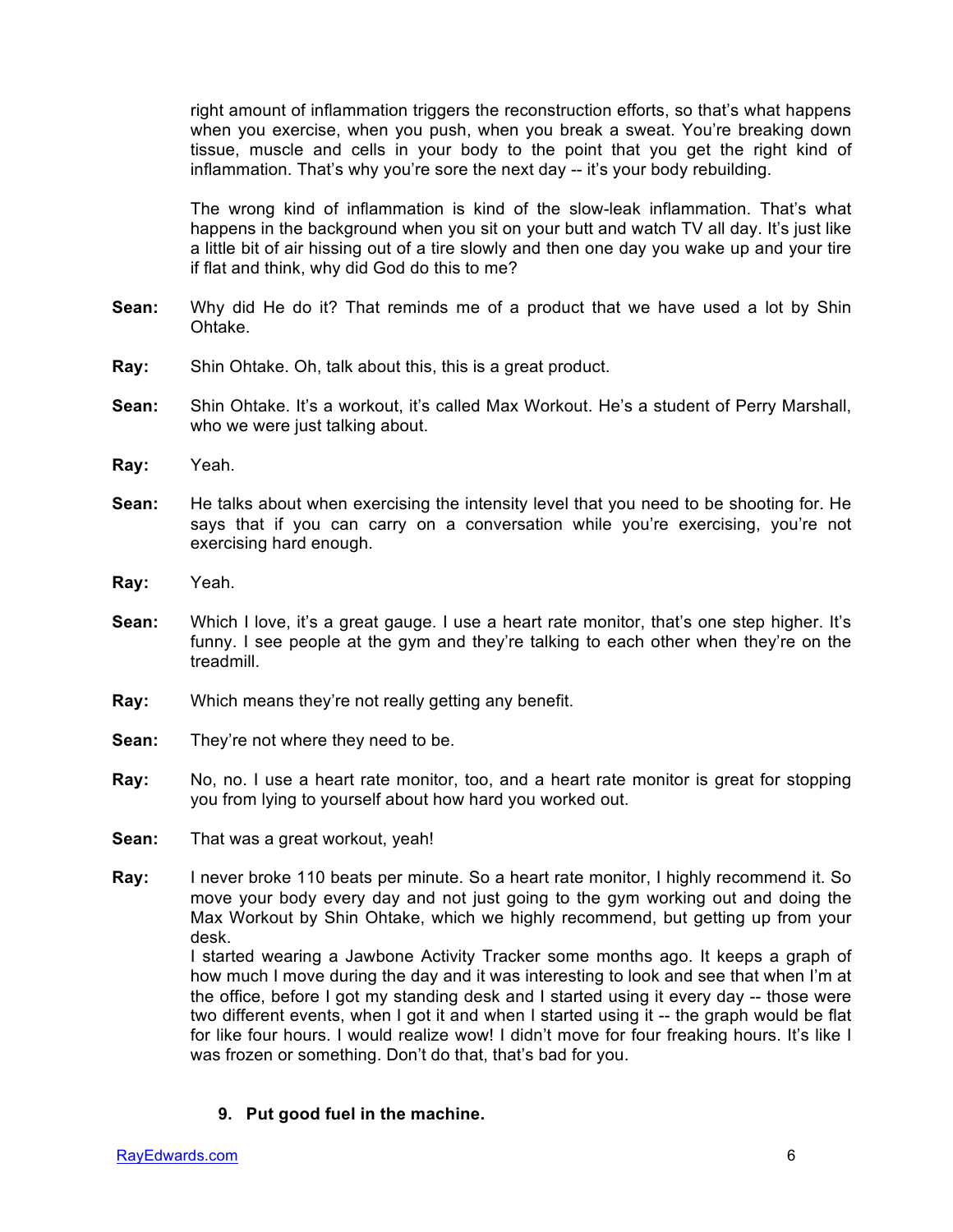I know. Eating is fun. Trust me, I enjoy it. I love it.

- **Sean:** Eating is fun.
- **Ray:** But it's fuel and you need to look at it as fuel, unless you want to look like the Michelin Man. So one day a week we indulge, we have pretty much anything we want.
- **Sean:** Carb day. Sometimes I like to call it Carbageddon.
- **Ray:** Carbegeddon. Oh, man, I feel a Def Leppard parody coming on. For the most part, you need to think of food as fuel. Recently, I've been experimenting with being a little bit hungry all the time and I realized I've been overstuffed much of the time because I was never hungry. Now I eat less, I cut my lunch portion in half and I'm a little hungry. I'm learning to enjoy that feeling, I feel like it gives me an edge.
- **Sean:** You know how the Marines say pain is weakness leaving the body?
- **Ray:** Yes.
- **Sean:** Hunger is fat leaving the body.
- **Ray:** Ah, that's why I enjoy it so much. Fat is leaving my body.
- **Sean:** When I'm hungry what I'm hearing is little fat cells going AAAAH!!
- **Ray:** As they should, as they should. Number 10 on how to transform setbacks into comebacks and avoid depression and anxiety.

#### **10. Fill your eyes with solutions.**

We have a tendency when we have something going wrong in our life, in our business or in our relationships to fill our eyes with only the bad stuff that's happening. Even if it's not right in front of us physically, mentally that's what we think about, that's what we picture.

Here's a newsflash, folks, Earl Nightingale said it many, many years ago before it got turned into mystical mumbo-jumbo by the secret ridiculous people. He said we become what we think about all day long. If what you're thinking about, what you're picturing, what you're seeing in your mind all day long is the bad stuff that's happening to you, you will get more of that, so don't do that.

I gave you 10, so this is not 11 because that would be a list number that I'm not happy with. I like 10 items on a list or seven items on a list, but not 11 items on a list. Ask me why.

- **Sean:** Why?
- **Ray:** No idea. Just remember that pain is inevitable, but suffering is optional. I know many people have said that, but I believe it originated with Matthew 6:34.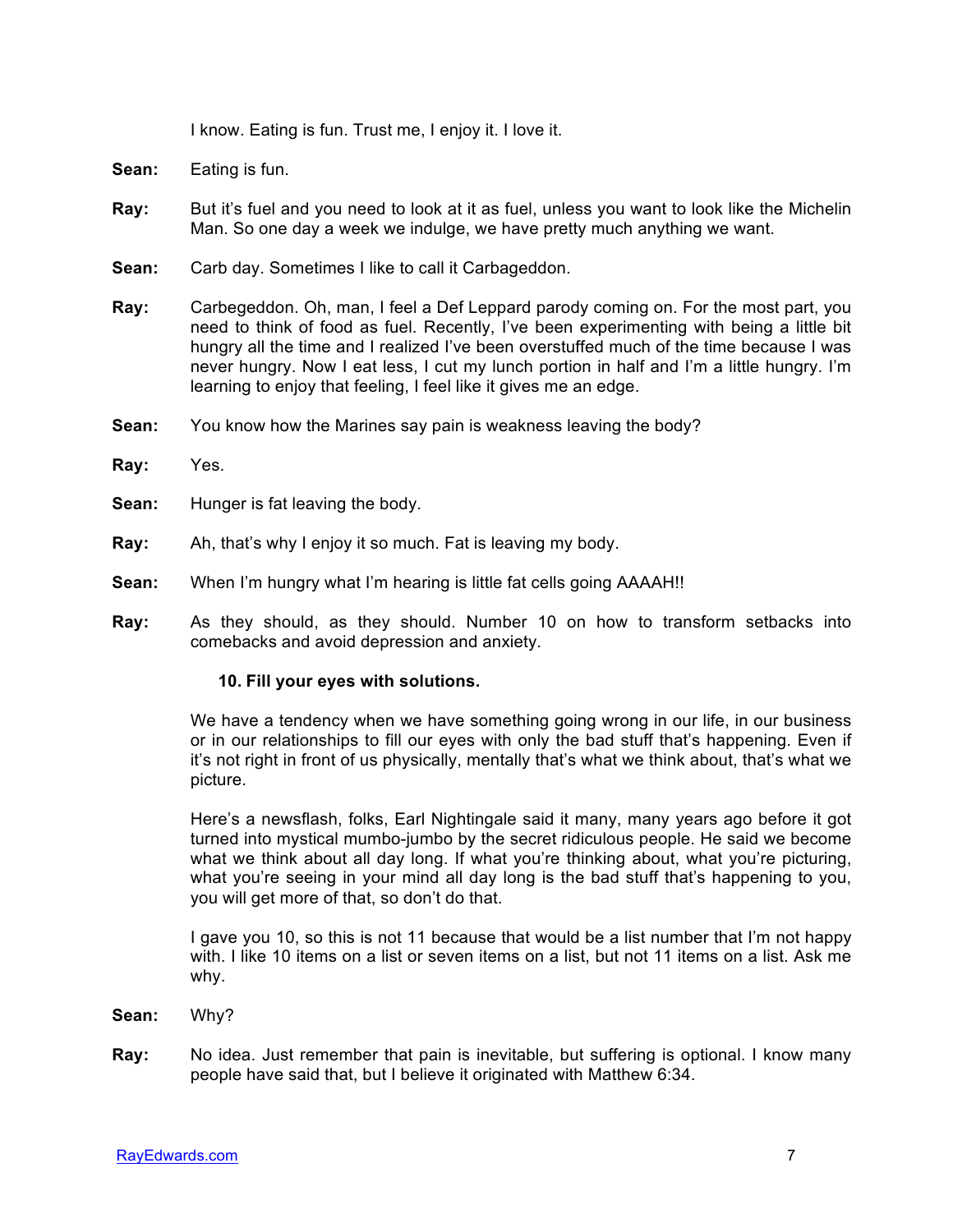Okay, here is the Bible-based affirmation to read out loud to yourself. I wrote this some time ago in church when I was supposed to be listening to the pastor preaching. John Sunland, I love you. You are a fantastic teacher, you are an apostolic leader and sometimes God speaks to me while you're talking and I have to write it down. So if you see me tapping away on my iPad, that's what's happening.

So I wrote this down and then I realized every statement in here is based on scripture, this is my way of forcing myself to do something I've been meaning to do for months. I've been meaning to get all the references and embed them in the document and I haven't done it yet, so I'm going to read you 'The Creed of the Unbeatable Man' and by the time we post this podcast episode I'll have references to all the Bible references that it came from.

- **Sean:** There you go, putting your feet to the fire.
- **Ray:** I'm putting my feet to the fire because if I don't do it it's going to go out and then people are going to say oh, you lied.
- **Sean:** You don't want that.
- **Ray:** No, I don't want that. 'The Creed of the Unbeatable Man', when I'm really feeling beaten down I pull this out of my Evernote files and I read it to myself out loud. That's key, when you make declarations, affirmations, you should say them out loud. You should, in fact, say them out loud with lots of enthusiasm, volume, gusto and emotion. Here's how you know if you're doing it right, other people look at you like you're a lunatic. Here's an answer to that, too. Just put your earbuds in, have them connected to your iPhone and people will think you're having a conversation on your phone. Then they'll accept that you might be a lunatic, but at least you're talking to somebody else.

Okay, here it goes, 'The Creed of the Unbeatable Man'. When the world would beat me down, when the adversary comes against me, when the darkness seems overwhelming, when the mantle of mediocrity settles on my shoulders and seeks to weigh me down, when the gray and rainy skies won't relent, when the arrows pierce my armor, the bloodshed seems like a tied and the odds seem overwhelming stacked against me, in these times I will remember there is one who is unbeatable. His name is Jesus and I am a co-heir to His legacy.

Before the world was He existed and, in fact, made the world for His purposes. I know that in this world I will have trouble, but I take courage because He has overcome this world. He is never surprised, discouraged, alarmed or afraid. He sits at the right hand of His Father, God Almighty, and as Jesus is in Heaven, so am I in this world. In Him I am free. His spirit, the same spirit that raised Him from the dead, healed the sick, cleansed the lepers, caused demons to flee and set right everything that has ever gone wrong or ever will, that same spirit lives inside me.

The Spirit of God leads me into all truth, sets me free and reminds me that through Jesus I am 100% righteous and worthy to receive God's love. I am a saint and not a sinner. I am the light of the world, the city on a hill, the salt of the earth, redeemed, restored, renewed, raised to life, victorious, powerful, rich, healed, saved, delivered, growing in wisdom and favor with men and with God and heir to the promises of Abraham and his descendents, a son and a friend of God.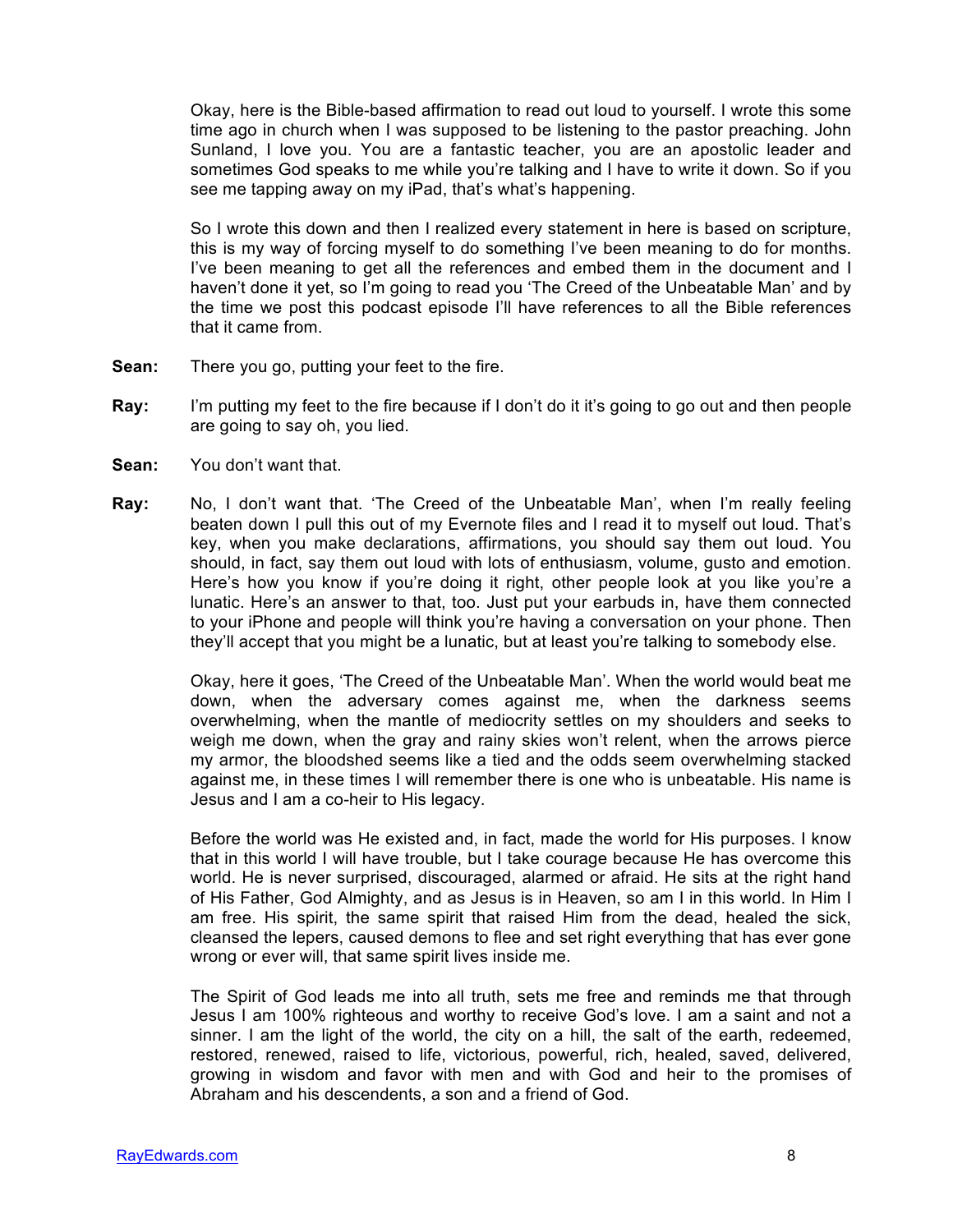Through the finished work of the Cross, I am protected, favored, loved and approved, weighed and found worthy. I am beyond the reach of sickness, death, judgment and condemnation. I may have trouble, but trouble never has me. I am unpunishable, unashamed and unafraid. I am unbeatable and so are you.

#### **Tip of the Week**

**Ray:** Total change of pace… "Ray's Tip of the Week is fun, easy and will make you feel light and breezy. I think we're going to record it and use it from now on. Maybe not, I may listen to it and in retrospect and regret having done it. Okay, it's time for cool, one-of-akind gift shopping. I call it 'gift shopping' because that disguises it from the other thing I call it, which is buying cool stuff for myself.

> If you can't make it to Spokane to go to Atticus or to Boo Radley's, which you should, it's worth coming to Spokane just to go to those two places. Atticus is a coffee shop, gift shop and bookstore all in one. Yes, if you recognize those names and you think that sounds a lot like character names from *To Kill a Mockingbird* you would be correct. That's what it's based on. Atticus is a fantastic coffee shop, one of my favorites.

> Boo Radley's is a weird, quirky gift shop that is definitely worth a trip to Spokane. If you want to buy stuff you cannot buy anywhere else, especially if you want to buy a bunch of 'Dr. Who' things, then that's the place to do it. Vulcan ears, they've got those, too. You name it it's available at Boo Radley's.

> If you can't make it here, then check out these sites. There's one called The Grommet. I've got links to these in the Show Notes. If you just go to RayEdwards.com/182, you'll see the links to The Grommet and also to a site called Huckberry. The Grommet is men and women friendly, Huckberry I feel is more like a guy's kind of site. They've got some really cool stuff and you cannot find this stuff anywhere else. They've got a lot of unique gifts, gadgets and handy little doo-dads.

> I recently ordered an ingenious keychain there, which I bought in an effort to stop looking like a high school janitor. You know the janitor with like 100 keys and they're on an extendo-leash kind of thing.

- **Sean:** Yeah.
- **Ray:** That's what I looked like much of the time, but I've got this new keychain and I'm trying to figure out how it works because it won't hold my car fobs. That's the only thing that bugs me about it.
- **Sean:** Yeah.
- **Ray:** But it's still cool and there's lots of other cool stuff there. The other thing that I would like to point is that I admire Huckberry's courageous, outrageous opt-in strategy. Just go to Huckberry.com and you'll discover that you have this choice. Either you opt-in to their marketing list or you don't get to shop. I know, right?
- **Sean:** That's bold.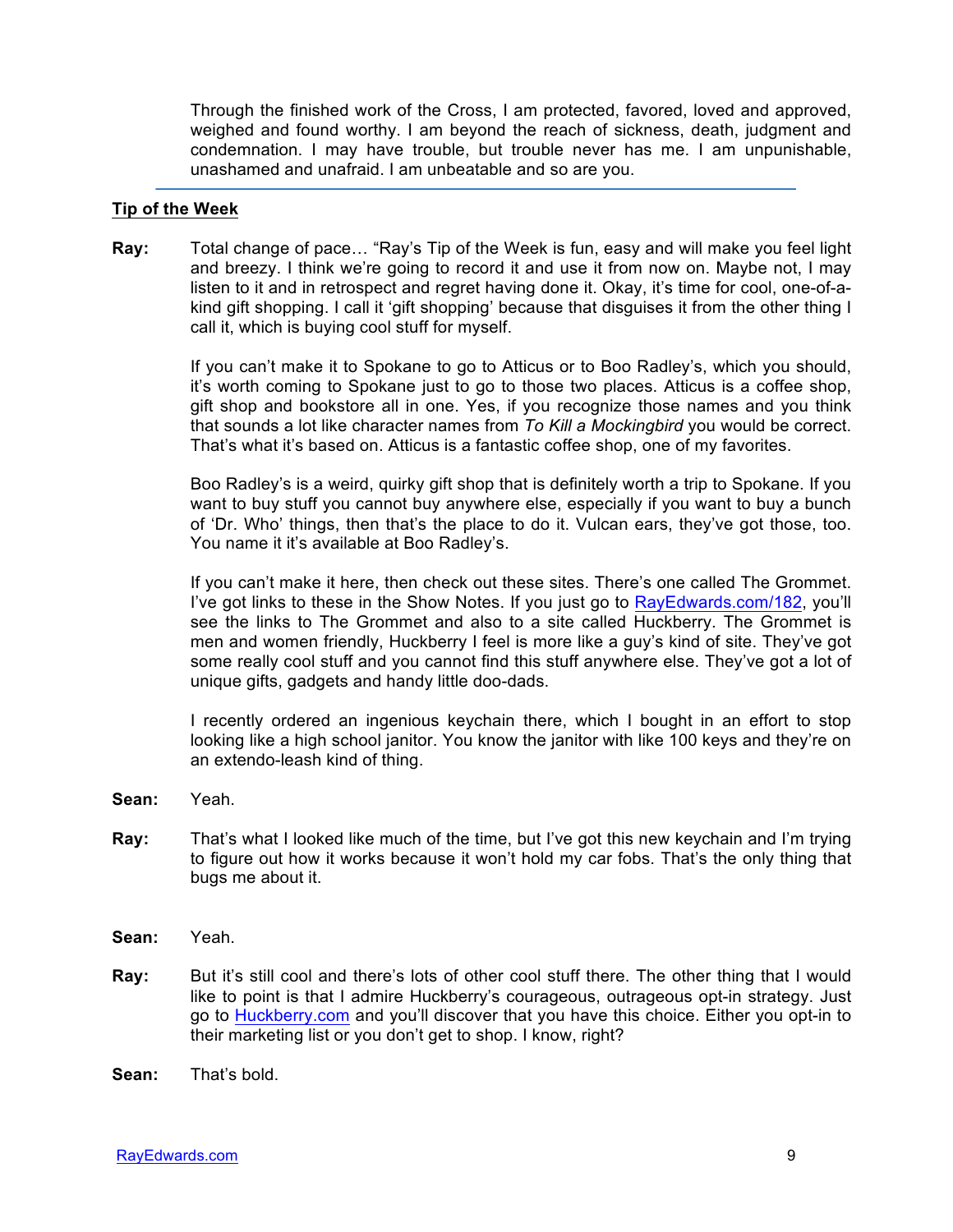**Ray:** I so thought you were going to say something else. That is bold, for sure. Check it out, The Grommet and Huckberry. You will find plenty of stuff to like.

#### **Feature Presentation**

- **Sean:** All right, here we are with our feature presentation, let's get started.
- **Ray:** That sounds like a big promise.
- **Sean:** Yes.
- **Ray:** What I love about this framework, if I can call it that, is that it can be used not only to think about levels of living, but it can also be used to think about levels of activities or kinds of goal setting, ways to approach challenges in your life or even seasons in your life. You'll see what I mean as we go forward.

What are the 4 levels of living that bring fulfillment and success? The 4 phases of goal achievement is another way you can think of this.

1. Yearning

You should always be yearning for something and I believe that what we're yearning for most is the desire that God has placed in our hearts. I think every one of us has a desire that God has placed in our hearts. Sometimes it's a secret. Sometimes it's a secret even from ourselves, we've covered it up. We knew what it was when we were 5. When I was 5 I had no problem telling you what my desire was -- Starship Captain. I've come to a place in my life where I can still own it. It could happen. It's possible. Something could happen. It's not likely, but it's possible.

God has placed a desire within your heart. Now, at the root of that, really, I've done a lot of inner work on this and so I thought about for a long time and prayed about what does it mean that I wanted to be a Starship Captain? What is it that I really want? What desire has God placed in heart and I know what it is. It's the adventure of discovery. Those words "to seek out new worlds and new civilizations, to boldly go…"

- **Sean:** Do you believe in aliens?
- **Ray:** Oh yes, I do. "To seek out new life and new civilizations", it's discovery. It's to go where nobody has gone before, at least where I've never gone before. That is what's at the heart of the desire that I have in everything I do, in the podcast… Lots of podcasters will tell you yeah, Ray has definitely gone where nobody has been willing to go. He's gone where people are afraid to go.

He mixes spiritual stuff and business stuff and tech, geeky stuff. I think I may change the slogan in my podcast and just call it 'The Weirdest Podcast Online', but maybe not. I've looked in the podcast store and there are some that are definitely weirder than mine, for reasons we won't discuss.

What are you yearning for? Talking about the desires that God has placed in your heart, maybe that's too grandiose for you. You can also be yearning at a much -- this is going to sound judgmental, I'm not making a value judgment, I'm talking about altitude – lower-level yearning, a lower-level yearning.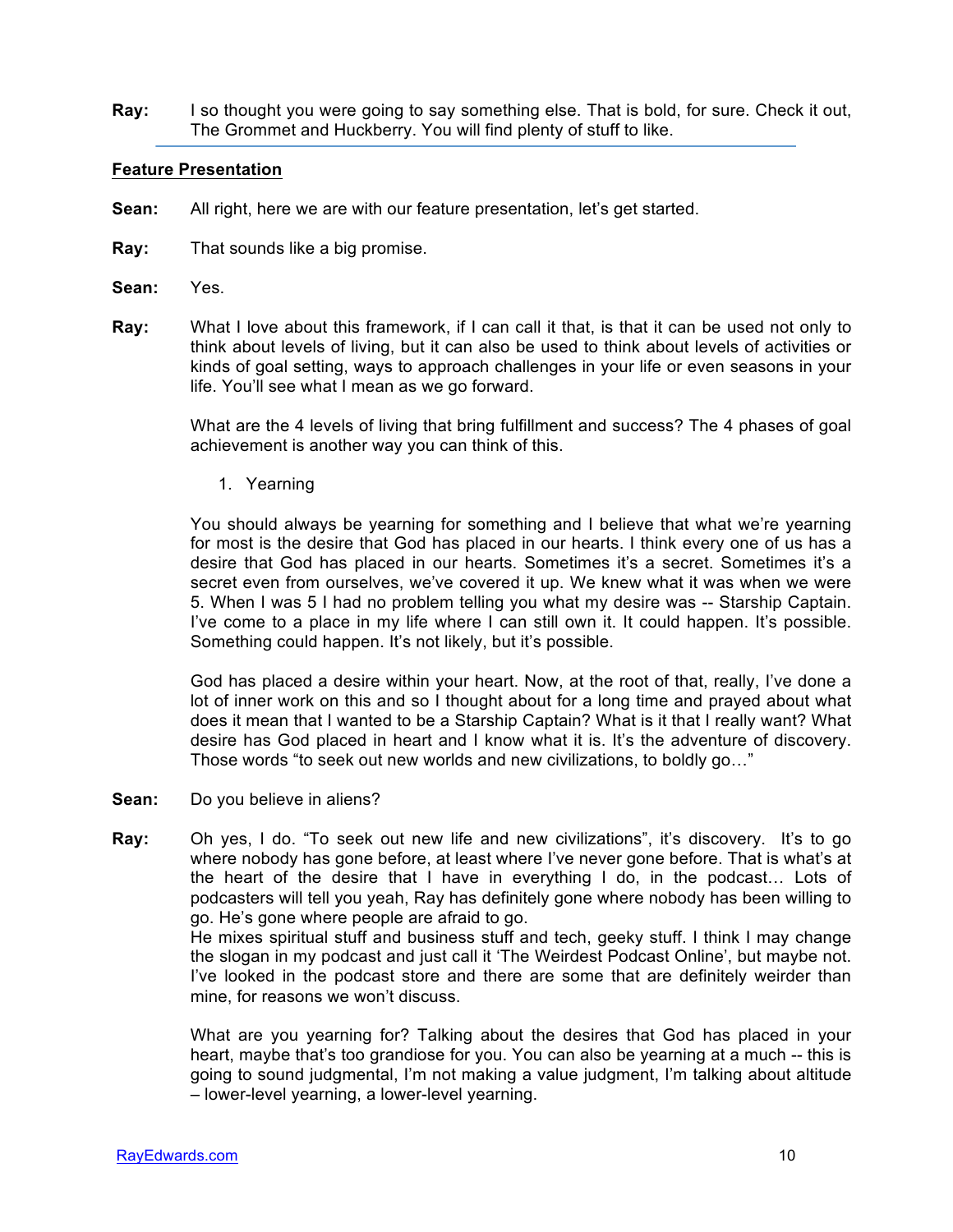At the lowest level of yearning you might be yearning to run down the hall and go the bathroom right now. That's a yearning. Boy, I really need to do that.

- **Sean:** That's an overpowering yearning.
- **Ray:** It will eventually get your attention, one way or the other.
- **Sean:** Yes, it will.
- **Ray:** You might, on a little higher level, be yearning to go take a hike to a gorgeous mountain summit that's near where you live. That might be a yearning you have. That's a little bit higher level. Again, I'm talking altitude not value judgment. You might be yearning to somehow make a difference in the world and help take care of people who are poor, starving, being abused, who are victims of some kind of abusive regime or something like that. Again, that's a higher level yearning, but something you're yearning for. Maybe it's just as simple as selling your product or starting your online business or making some money to feed your family. That's a yearning. They're all valid, but you need to be yearning for something. That's level No. 1. Level No. 2 is--
	- 2. Learning

Always be learning. If you're not learning let me tell you what's happening. Physically, neurologically, it's proven…

- Sean: It's science.
- **Ray:** Your brain is actually shrinking. Your intelligence is a function of how many neuronal connections you have in your brain. Those little connections between brain cells – neurons – the more of them you have, the smarter you are. The fewer of them you have, the dumber you are.
- **Sean:** That stuff is interesting. I was just watching a show recently called 'The First Peoples', a truly interesting show that deals with how humans became humans and how we colonized the planet and one of the guys made an observation that said cavemen, who are still modern humans, but way before modern times, their brains were bigger than ours because they had to remember to do more things individually.
- **Ray:** That is interesting. I have to see that show. You realize that what we've done now by bringing up Perry Marshall's book and then by talking about what we just talked about we're going to get flamed from people saying "I thought you were a Christian!"
- **Sean:** Right.
- **Ray:** "What are you doing talking about that satanic science stuff?" So now I've just made all those people mad at me and now all my friends who are rationalist atheists are like Ray, I love you. But, man, could you just give up on this fairy tale stuff. I'm a puzzle to everybody. Really, bigger brains?
- **Sean:** Bigger brains. We don't have to know as much because, as they put it, we can live off each other's intelligence.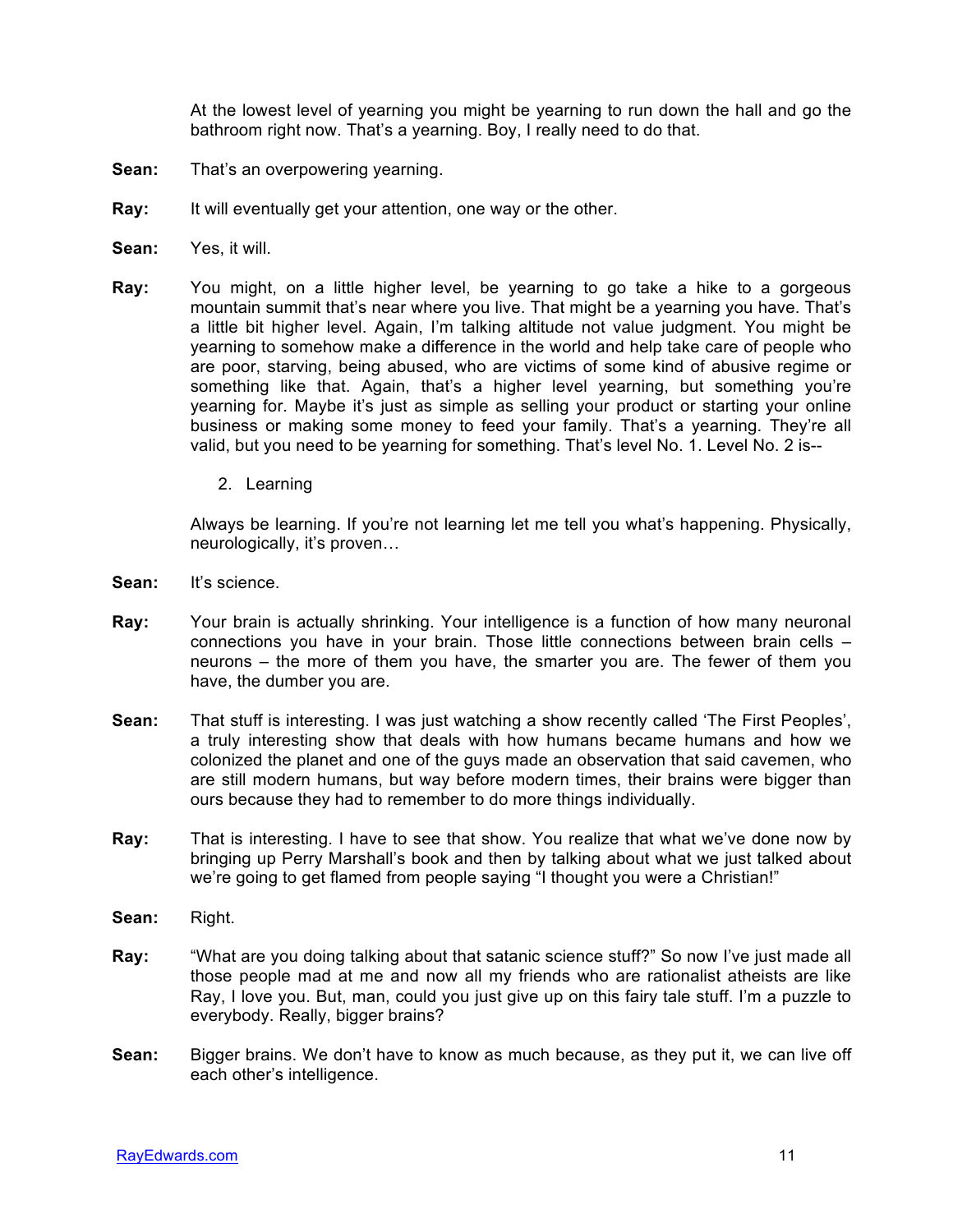- **Ray:** Some would say now that we have iPhones and Google we're getting even stupider.
- **Sean:** Well, there might be something to it.
- **Ray:** There might be because I no longer remember any Bible verses, I have to look them up on Google.
- **Sean:** Right.
- **Ray:** So, back to my point. You need to be learning something because when you're not learning the thing that expands the number of connections in your brain… By the way, here is some science you were taught, many of us. Now, maybe you weren't. Were you taught in school that as you get older you lose brain cells and they can't be replaced?
- **Sean:** I was taught that.
- **Ray:** Okay. You are a Millennial, aren't you?
- **Sean:** Yes, I'm on the front end of the Millennials.
- **Ray:** You're one of the smartest, most accomplished, most admirable Millennials I know and it totally has nothing to do with the fact that you're my son.
- **Sean:** No, nothing.
- **Ray:** So we were taught in school that we lose brain cells as we get older and you can't replace them and that, it turns out, is wrong.
- **Sean:** Right.
- **Ray:** You can grow new brain cells, guess how you do it? There are two ways you do it and it's two things that many people don't like to do. One is exercise.
- **Sean:** What!
- **Ray:** Yes. Yes, exercise. Break a sweat every day, for the rest of your life that's your assignment.
- **Sean:** I can't carry on a conversation.
- **Ray:** Exactly. Number two, you've got to think. You've got to use your thinker.
- **Sean:** That's amazing!
- **Ray:** You've got to learn stuff.
- **Sean:** That's crazy.
- **Ray:** "You mean I got to learn me some stuff? That's funny, I don't care who ya' are." But the two things are exercise and learning and not just learning anything. You could learn things that are useless or you could actually learn things that are wrong, as in morally wrong, but I'm talking about things that help you steward the gifts you've been given.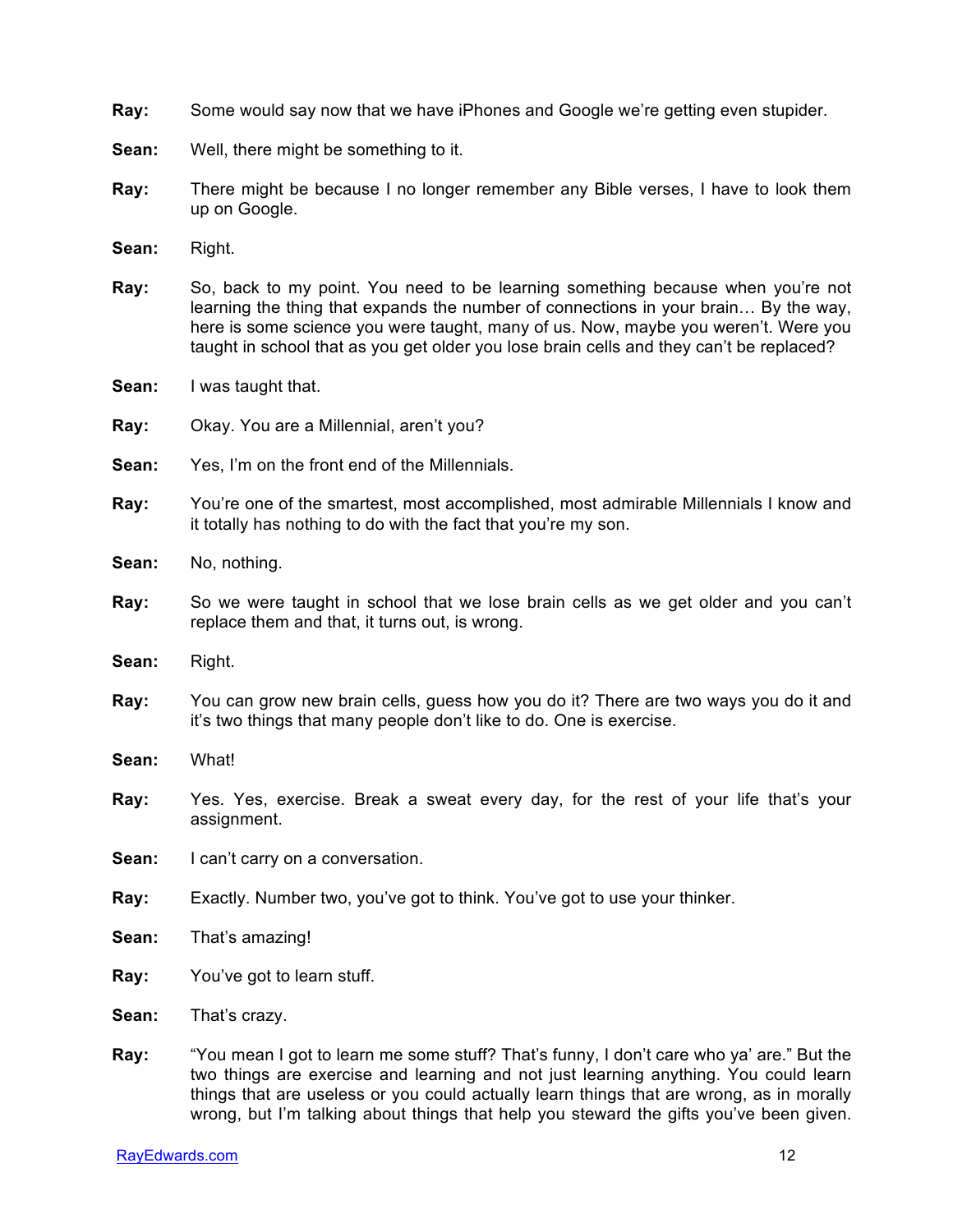For me, that would include how do my gifts fit into the Plan. That's Plan with a capital P. Yes, I think there's a Plan, which means I think there's a Planner, also with a capital P.

There's a whole level of discussion we could get into about predestination, do we have any freewill, do we have any free choice about what we do and how much of our life are we responsible for, but I think there's an overall Plan. God will always achieve His ends and He's assigned a portion of it to you and it's a great portion, it's the portion that maximizes all of your potential so that you will feel fully actualized. I think there comes a moment where you realize yes, this is why I'm alive. But you can opt-out of that program and you could end up fat, sick and eventually dead. Just something to think about…

So learning to steward the gifts we've been given and how we fit into the plan. So if you're a writer and you know that you're a writer and that's one of the gifts you've been given you need to steward that. How do you do it? You take writing classes. Okay, here's another shocker, you write. I'll never forget the time your mother, Sean, my wife Lynn…

- **Sean:** Yes.
- **Ray:** I was whining to her one day. Yes, I used to whine. I don't ever do that anymore.
- **Sean:** No.
- **Ray:** Never.
- **Sean:** Never.
- **Ray:** But in the olden days I did occasionally whine. I was working a full-time job and one day I was talking for probably the hundred-thousandth time about how I really just want to write. I just want to be a writer. She finally turns to me in a moment of frustration, which never happens, hardly ever does she ever get frustrated with me, but in this moment she was a little bit frustrated and she said "No, you don't. You don't want to write. I said, what do you mean? I don't think I said it that nicely. I might have said it in an entirely different tone of voice and volume. But she said, "If you wanted to write, you would. You want to watch TV and you seem to be able to do that." Hello.
- **Sean:** Hello.
- **Ray:** Conscience, meet reality. Okay, so number one is yearning. That's the number one level of living that brings fulfillment and success. It's also the first level or phase of goal achievement. You can use it either way. No. 3 is the earning phase.
	- 3. Earning

In business, this is where we're earning profits and money. Actually, just as a general overall principle, we're earning the rewards that come from using our gifts to benefit others. Now, this gets into some windy, twisty thinking. Many of you know that I'm a big fan and proponent of Ayn Rand and her philosophy of objectivism and many of you are puzzled by how you reconcile that with Christianity. Well, I think they fit together nicely, if you look at it from the right perspective, but that's not the point of this podcast.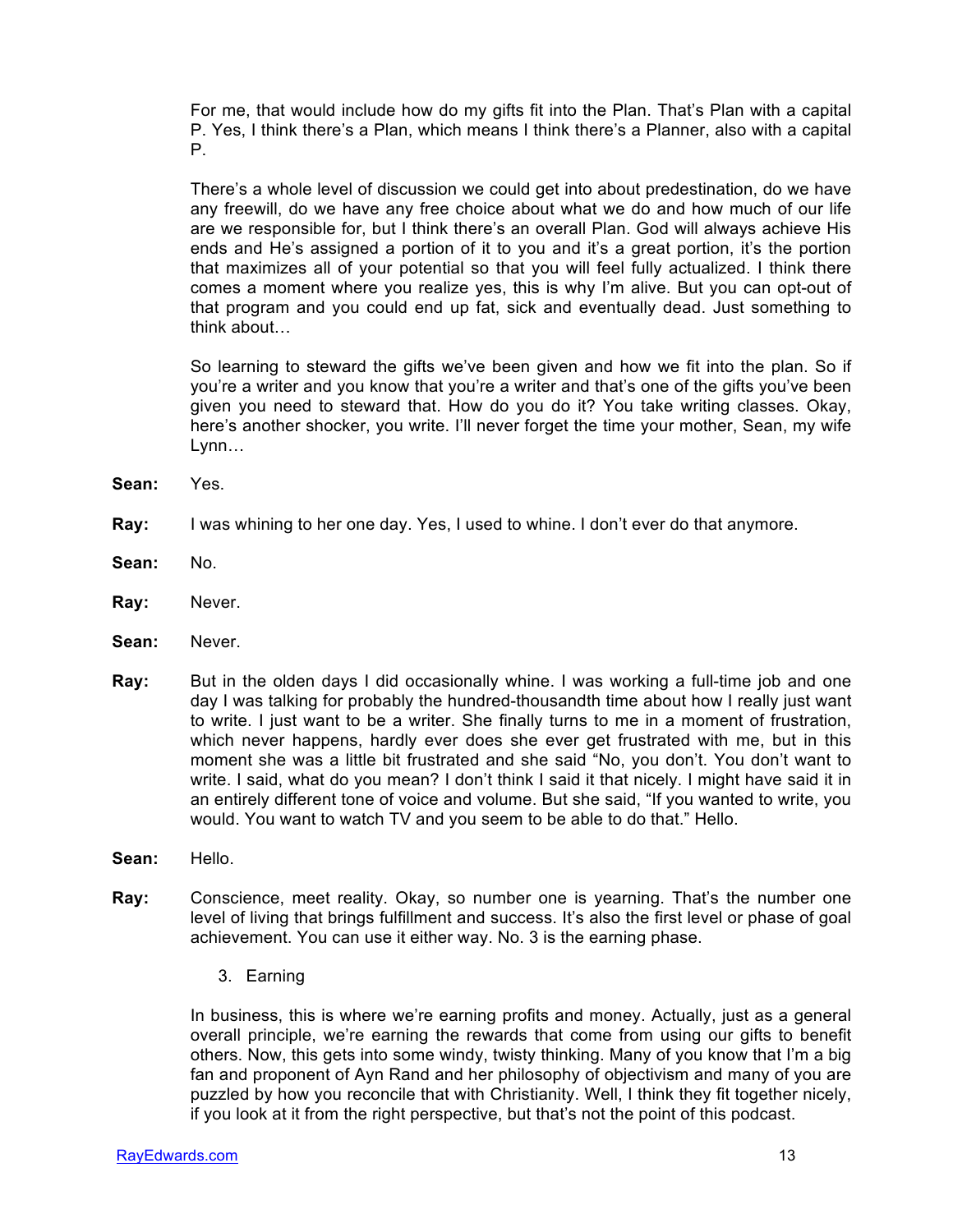What I will say is this. We all operate based on rational… Okay, wait a minute. If we want to be happy, we will operate based on rational self-interest. If we want to be unhappy, which many people are masters of this, we'll operate on the basis of irrational self-interest. Irrational self-interest sounds like this. The world owes me something. They owe me a living. You should take care of me. The government needs to pay for my health care. The government needs to make sure that I have a good place to live. The government needs to make sure I have a job. Those politicians should create jobs for me.

- **Sean:** That's right.
- **Ray:** I don't know how they do that.
- **Sean:** Hey, I don't know how they do that either, but that's what they should do.
- **Ray:** Totally.
- **Sean:** Just tax the rich.
- **Ray:** Yeah, of course. They can afford it.
- **Sean:** Just tax the rich to make jobs.
- **Ray:** They've probably abused a lot of people getting there anyway.
- **Sean:** Yeah, right.
- **Ray:** Evil rich people who make jobs and things that we use, like computers we're using to make this podcast. That's the way of irrational self-interest. It basically says I want what you have and you should give it to me because I want it and, also, because I'm pointing a gun at your head.
- **Sean:** Right.
- **Ray:** Rational self-interest says if I serve other people and help them solve problems they have, I'm giving value to them. In fact, I'm creating value in their life and they will in turn reward me by exchanging value they have, often in the form of money.
- **Sean:** Dollar bills.
- **Ray:** Gimme dem dolla bills, wo we exchange value for value, we're earning the rewards that come from using our gifts to help other people. The reason I went into that explanation is I don't want anybody to walk away from this saying, "Well, Ray said that I should use my gifts to help other people, which means I should not be interested in making any money."
- **Sean:** No.
- **Ray:** "I should just sell all my possessions and live in a box under a bridge so that I can help other people." Here's the first requirement of helping the poor. Don't be one of them.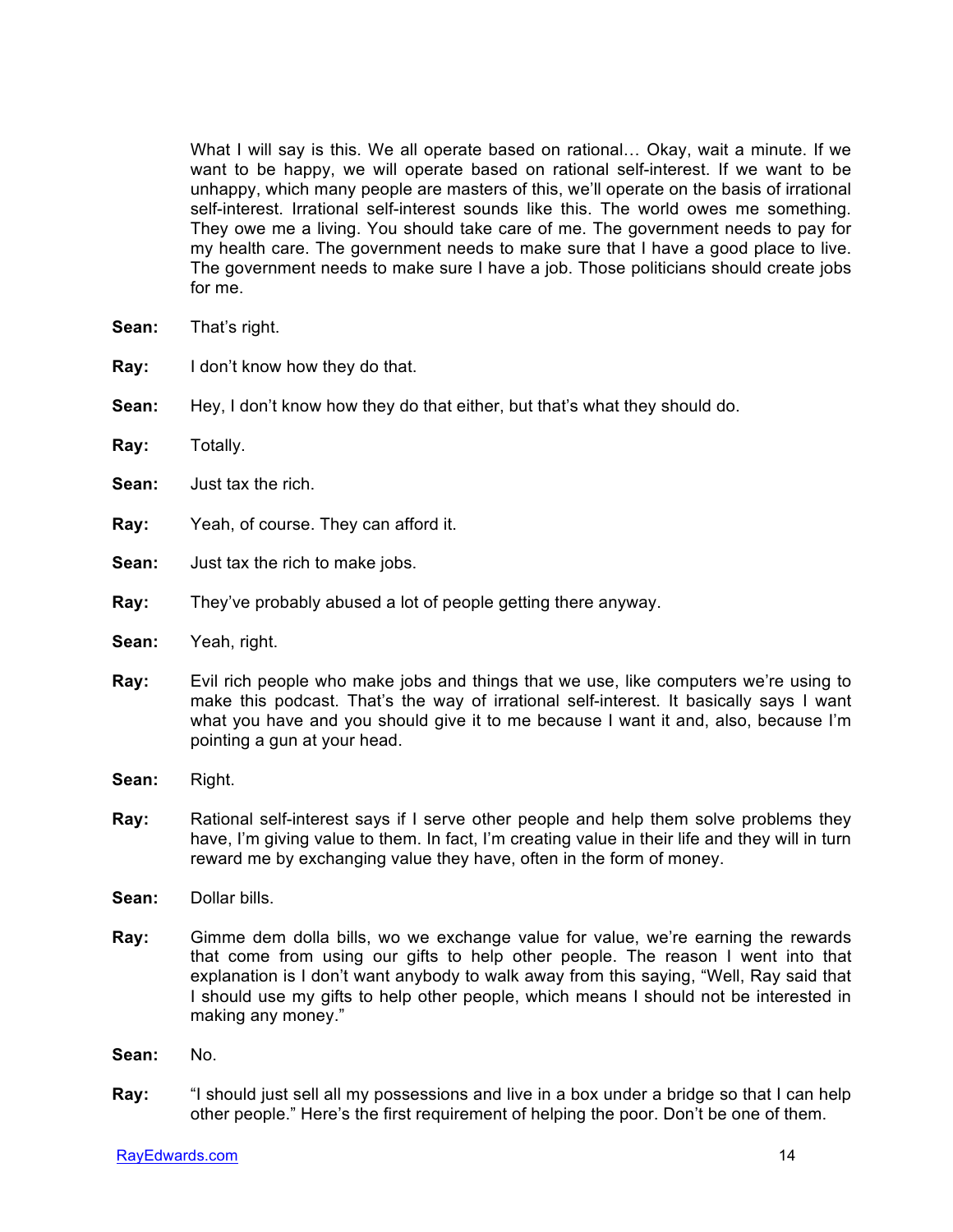**Sean:** Don't be poor.

- **Ray:** That's the first step. We'll get more into that in weeks to come, I promise you. So the 4 Levels of Living that Bring Fulfillment and Success, No. 1 I yearning, No. 2 is learning, No. 3 is earning the rewards that come from using our gifts to benefit others. I bet you're about to ask me a question. You're probably about to ask me what is No. 4.
- **Sean:** What is No. 4?
- **Ray:** I knew it.
- **Sean:** You were reading my mind.
- **Ray:** I totally read your mail.
- **Sean:** I don't know how you knew that.
- **Ray:** I'm just that good.
- **Sean:** You're good!
- **Ray:** I have discernment.
- **Sean:** So what is No. 4?
- **Ray:**
- 4. Burning
- **Sean:** Like not using enough sunscreen?
- **Ray:** Wrong.
- **Sean:** You are the weakest link.
- **Ray:** No, burning in two different ways, burning first with passion. Now, some people will argue with this and they'll say you shouldn't worry about whether you're passionate about what you're doing or not, you should just worry about whether it makes money or whether it's practical, helpful or useful. You shouldn't worry about all those things, you should consider them.

I think, as I said earlier, we were given desires that God placed in our heart. We should learn and steward those gifts, we should earn the rewards of doing so and if we do all that I believe we will be burning with passion, we'll be excited. It's the thing you do that when you do it you come alive. Like when I'm doing these shows I come alive. When I'm teaching people how to write powerful persuasive copy that sells their products and services I come alive. When I'm talking to people about marketing I come alive.

These are the things that I love and it all fits, by the way, with my deepest desire to discover, to explore. I like exploring ways to do these things that I just talked about. So you should burn with passion and like the fires of Gondor that were lit and elicited the response…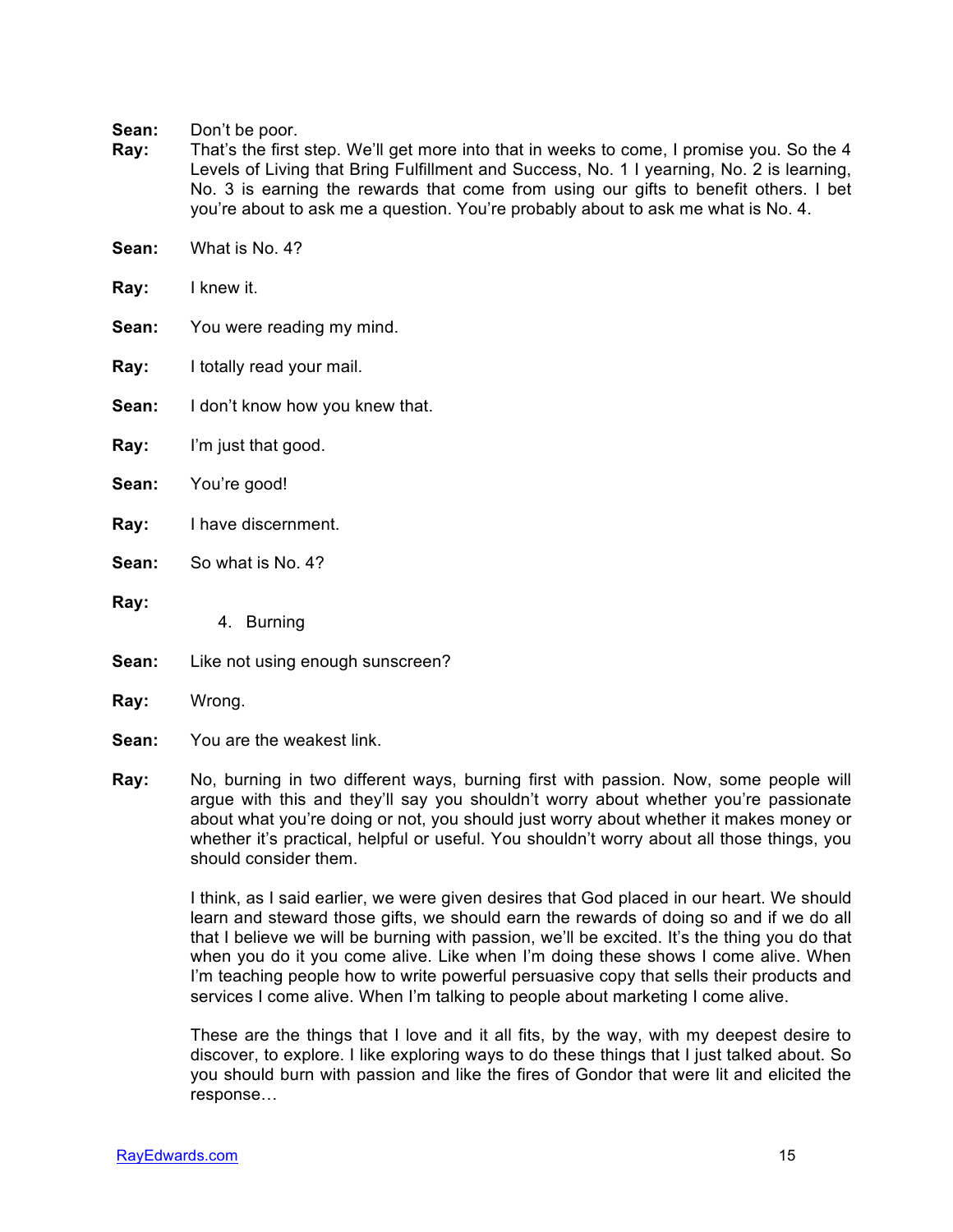- **Sean:** And Rohan will respond.
- **Ray:** Yes! "I do not want war, but war is upon you whether you would have it or not." Okay, we'll stop quoting *Lord of the Rings* for the moment, but never for long. Burning like a fire, like the light of God is inside of us, the Divine Light, if you're more comfortable with that way of saying it. There's an inner glow about you because you're shining like a beacon, if you will, like a distant and long-sought city on a hill calling others to come home. That's how you should be burning, like a beacon, like a light, a light that will be a help to you in dark places.
- **Sean:** I thought you said you were going to stop quoting *Lord of the Rings*.
- **Ray:** You who are listening you didn't notice what just happened. Okay, so the 4 Levels of Living that Bring Fulfillment and Success, the 4 phases of goal achievement are… Let's see if you're paying attention. What are they?

#### **Sean:** They are **yearning, learning, earning and burning.**

- **Ray:** Wow! It's like you took really good notes.
- **Sean:** I know it's like that. I'd also like to point out that you used reverse alliteration there, otherwise known as rhyming.
- **Ray:** Reverse alliteration, rhyming. I did, didn't I? I've got a new thing.
- **Sean:** Y'all reverse alliteration.
- **Ray:** So there you have it, those are the 4 Levels of Living that Bring Fulfillment and Success. With that you know what it's time for, it's interview time. Woo-hoo!
- **Sean:** Yeah!

#### **Interview with Brian Holmes**

**Ray:** We're doing it right here on our computer machine, interviewing people. These are people who, like you, at one time were yearning to make the leap to start their own business, to get their own project going, their own passion project and they've done it. We like to talk to them and find out how did they do it, what were their struggles and how can you learn from those experiences.

> Today's interview is with Brian Holmes, who happens to be a member of our elite Mastermind group, the Regency Group. He's a good friend of ours and a student. So, Brian, welcome. Why don't you start by giving us your quick story up until today?

**Brian:** Well, sure. I've spent the last 26-27 years of my life working in some form of vocational ministry, that being some sort of position in a local church setting and I've enjoyed every moment of that. The truth is my heart is to develop people. It's always been about people for me.

> My life story is such that not too many years ago, 15 years ago well into my adult life, I had a major transformative moment where a lot of things from my past were finally reconciled, healed and resolved and a lot of great things happened. That really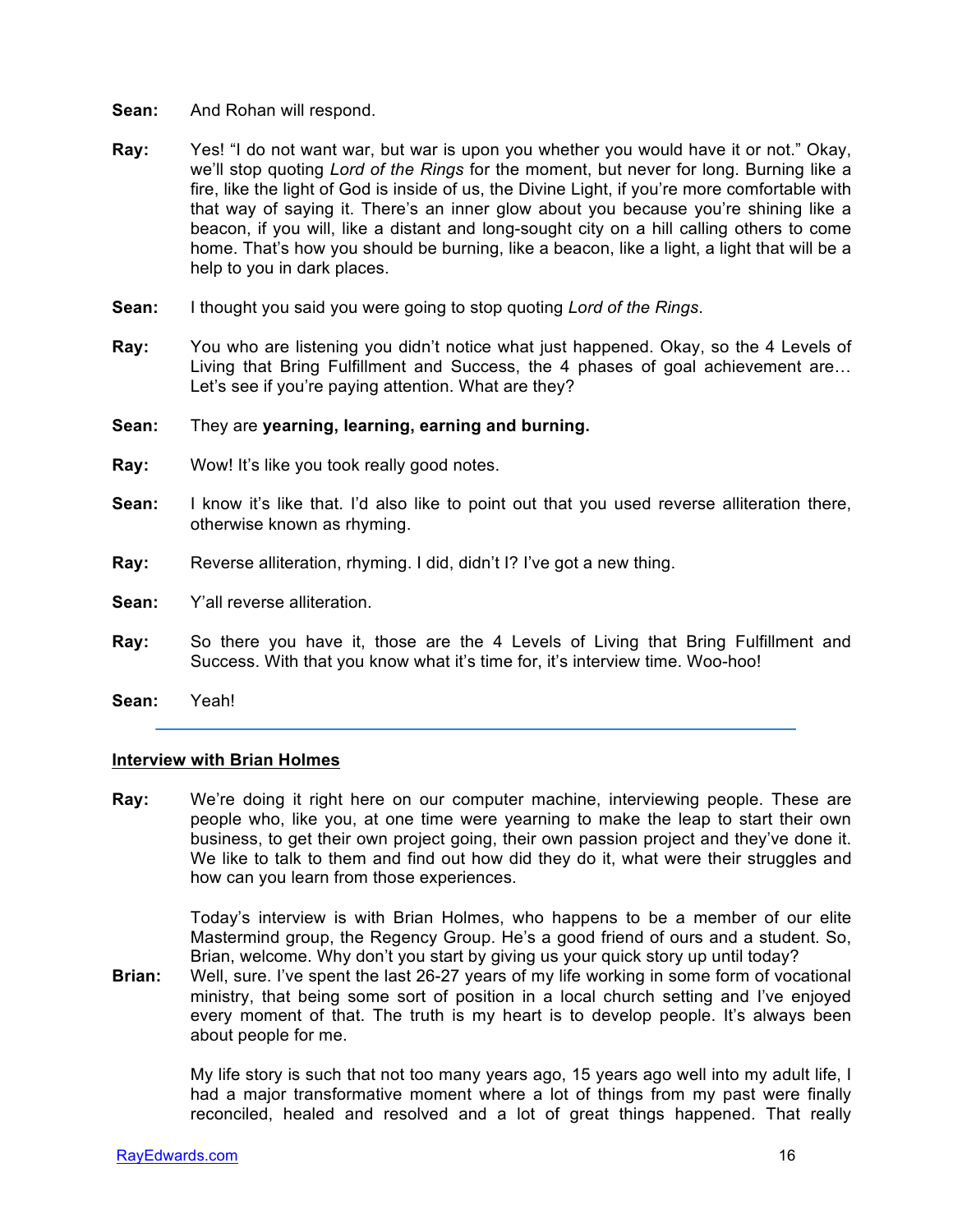changed the trajectory of my thinking toward a career, vocation and my work. I began to see more and more the need to develop people, to work with people in the areas of personal healing, personal discovery, personal development and getting them deployed and active in whatever it is they're in the earth to accomplish.

I guess maybe three or four years ago we felt as though we were being led by God to shift our focus away from a four-wall approach to our work and really take a message out to the world in a different kind of way. We've since, of course, launched our podcast, we have done a lot of work with our blog and various video courses and we're about to launch a very strategic course right now. In the coming weeks and months, we're going to launching a local expression of the Strategic Living Institute here in Dallas-Fort Worth and that's going to eventually begin to spread to chapters around the country and around the world.

So it's just been an interesting time for us and I will tell you it's been a little hairy every once in a while because we've not always been comfortable leaving the familiar and stepping into what seems to be a blank page, but I'll tell you what, it's been a beautiful thing. Every time we've felt prompted to take some step of faith we've done that and we've always landed on the next step, which has been a great thing.

- **Ray:** What's been the scariest thing about it? You had kind of what people, I think, would view as a traditional role as a pastor in a church and then you felt drawn to leave that and start this new venture Strategic Living. Let's start with the name. What does that mean Strategic Living?
- **Brian:** Well, there are four cornerstones to a life that is strategically being walked out. I mentioned those a moment ago, personal healing, personal discovery, personal development and personal deployment. What that really means to me is that most people seem to go about their life without a plan, without a real clear idea of who am I, why am I here. From my particular world view, why did God create me? What's the purpose for which I'm in the earth in this particular season? Why 2015 and not 1932?

There's something that each of us bring to the table that's so powerful and so needed. There is some need in the world that you can actually speak to and actually bring something to the table on. I find that most people have not taken the time or really been taught how to go through the process of reconciling any issues they have brought from their past, receiving the kind of internal healing and resolve that needs to take place so they can see their future the way God sees it, then discover their gifts, talents, skills, abilities, their purpose, mission, vision, all those things we talk a lot about.

More than that, maybe focus on just the heart. What is it you want to do? What drives you? What is burning in you? Then, of course, once we've helped those to discover that we want to take a season of time and help develop them, equip them, pour into them, build them, so as they engage that particular assignment or that particular task they do so with great confidence, great skill, great competency and they do so with great effectiveness.

Really, our focus now is to help people in a very holistic way find their lane and run in it with great success.

**Ray:** I'm going to push back a little bit, a little iron sharpening, iron honing.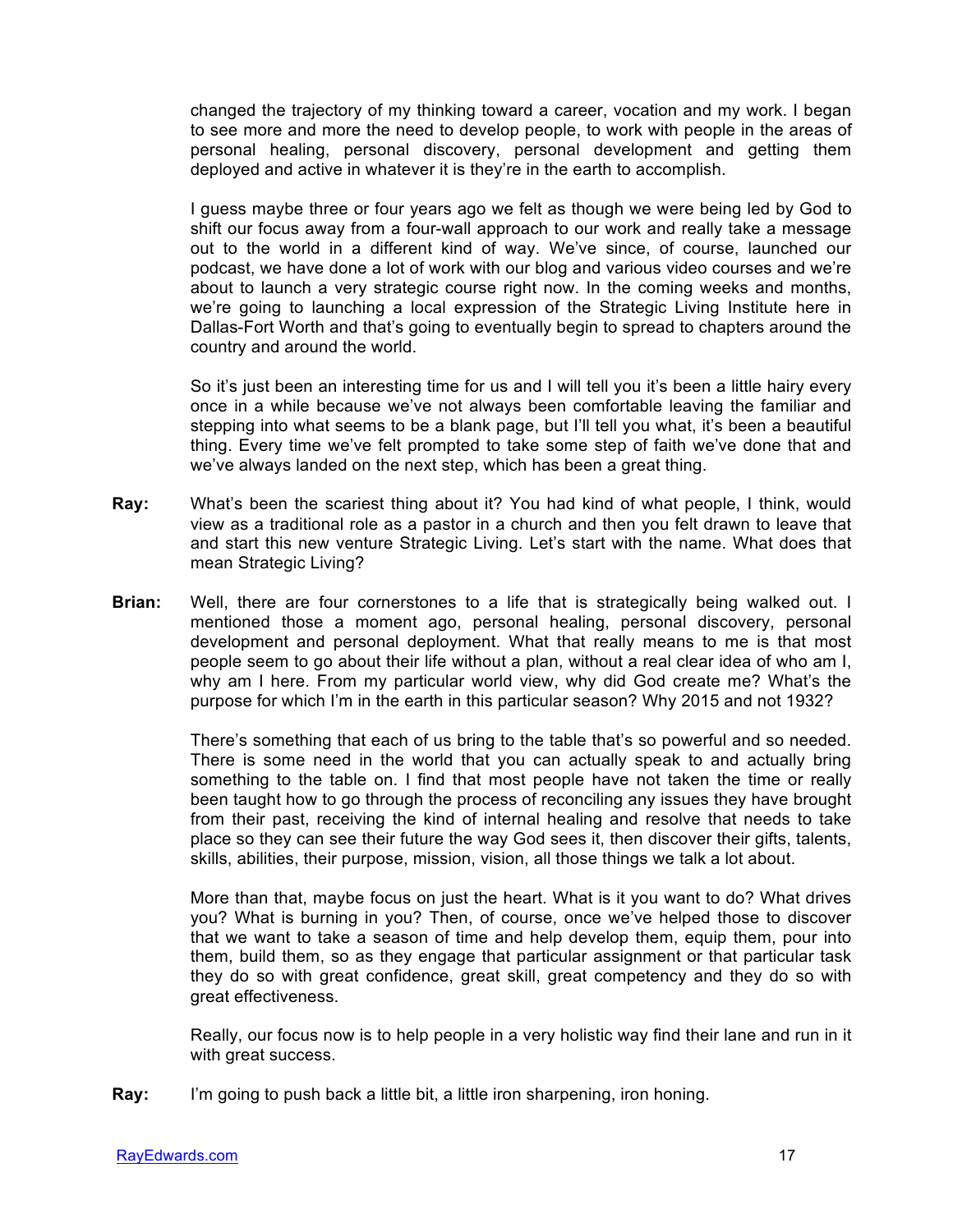- **Brian:** I would expect that from you.
- **Ray:** Do you think everybody has that kind of mission or are there some people who are just meant to sit on a pier and fish?
- **Brian:** Well, I suppose if somebody wants to sit on a pier and fish and they get great joy and satisfaction out of it that they ought to just do it. My real deep belief is that, on some level, every person has something to contribute. It might not be to be the president of a country or to be a senator, a congressman or a professor at a college, it might simply be that person that's an encourager that actually comes along side of people and just says hey, man, you can make it. You can do okay.

No matter how small or how great we perceive that task or assignment to be, the truth is whatever it is for you it's big, it's real and it's meaningful to someone.

- **Ray:** I think that's absolutely right. There's a lady who works at the dentist office that I frequent and she's a little more mature than most, I'll put it that way. I was talking to her about what she does on her time off when she's not working in the dentist office and said, "Well, every weekend I go to this nursing home that's just down the street and I just visit with people. They're so grateful to have somebody spend time with them because their families don't and they feel like they're alone and they feel like they're abandoned." I thought how powerful is that? That's as powerful as the biggest mega church ministry because those people are feeling God's love through this lady.
- **Brian:** Absolutely. It's not about the title, it's not about the position, it's about the effectiveness and the obedience of just being the person God has created you to be and someone needs what you have. That's the deal right there. That's the whole ball of wax right there.
- **Ray:** Now, as you made this change, it's a big change you made, was it scary?
- **Brian:** Yes and yes, it is. I have to say and your audience will certainly understand this, God has been very gracious to my wife and I and the way this process has unfolded for us in the last few years it's just been nothing short of miraculous. As far as provision is concerned, it's been there and as far as everything being in place. It's just been a great transition.

However, what has been incredibly scary for me, Ray, is making the step into a place that most are not familiar with, that most don't understand. It's scary because I've always been the kind of guy who needs relationships and maybe to a fault I have, in some ways, been co-dependent on people's approval and what have you and I was really frightened by the prospect that some people might not go with me. Some relationships might not be there after the transition.

You know, that's really borne itself out. Some people are not with me today and we're not even finished going where we're going. I will tell you this. For every person or family that maybe we've lost connections with, there's been someone else that's stepped into that place and added value in such a way that it's brought strength, confidence, growth and development to us. It's just been a great thing.

But, yes, it's scary to leave what you know or something that you've never put your hand on and never tangibly got a hold of. We are creatures of habit, but we are also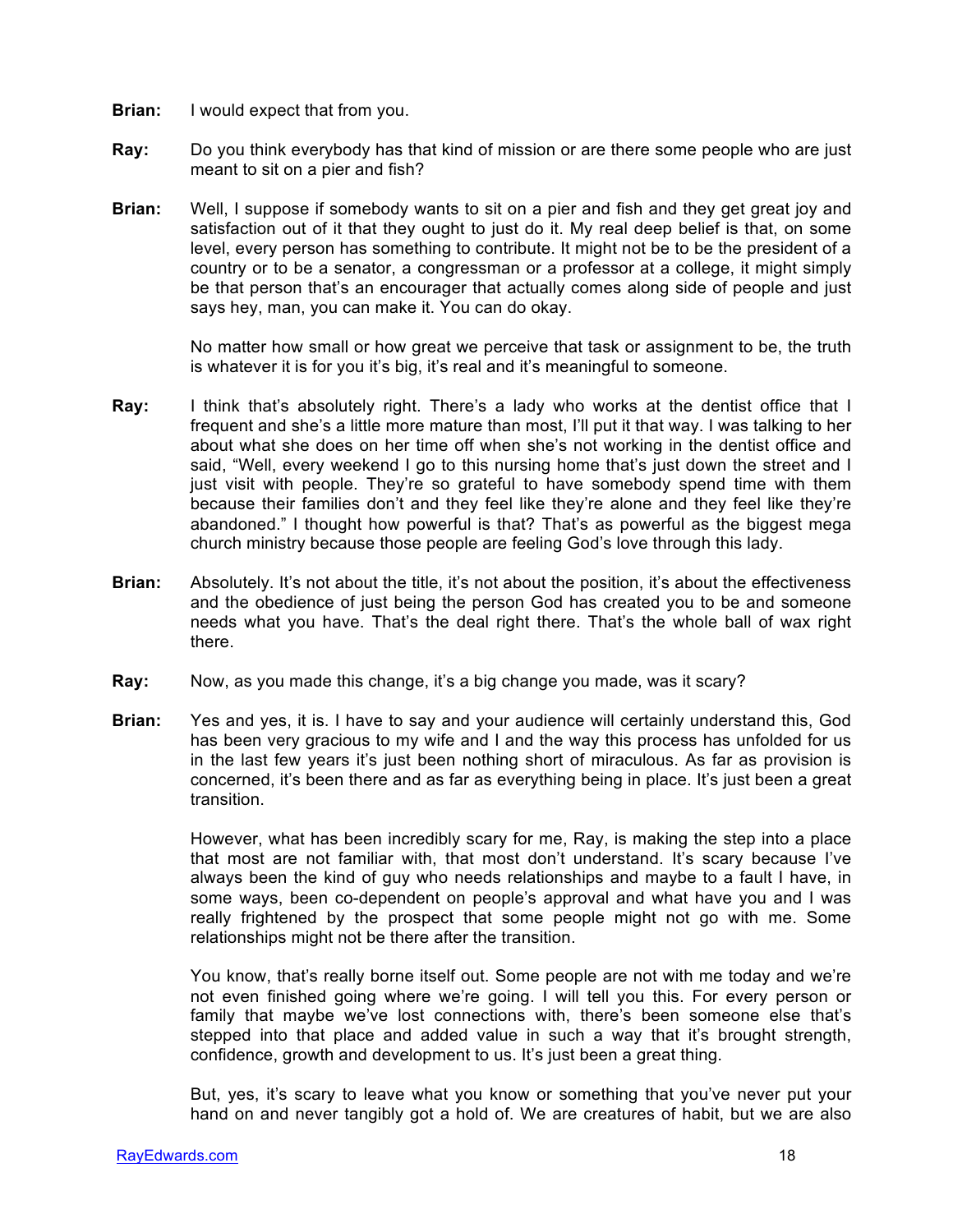creatures of comfort and we want to be comforted by what's familiar to us, even if that has already played out its life and it's done. It's dead really, but sometimes it's easier to hold on to a dead thing than it is to just walk on to a new life. That's a scary place, but it's worth it I'll tell you that.

- **Ray:** Well, a dead thing won't struggle with you.
- **Brian:** Oh boy, that's good.
- **Ray:** I was listening to a motivational speaker just the last few days and he said one of the things you have to learn how to do in life is plan for the unexpected. I just laughed because how do you do that. You didn't expect it. It's unexpected, so how do you plan for it.
- **Brian:** It's like a moving oxymoron. How do you plan for something that you don't expect to happen? Hello.
- **Ray:** I know that you and Sabrina are very close and you have a very healthy relationship. I've seen you in the context of your family. You can just tell when you're with people at the dinner table with family, you know whether there are hard edges or whether things are loving and open and accepting. How have you been able to preserve that through what for many would be a trying time as you leave, if I can call it this, a job, you start a business and you launch out on this new venture. How has that gone? Was there any part of that that was difficult?
- **Brian:** There've been a number of places that have been the proverbial bump in the road, so to speak. I think the strength of our relationship, albeit not perfect, is that we decided together a number of years ago that we would walk this out together. We decided that even when we didn't understand fully where we were going, we would walk out this life in faith and we would do it as one. That's something that I feel like a lot of married couples need to hear.

I know that we live in an age where everybody is going a thousand miles an hour in 10 different directions and we all have our emphases within the context of the family environment, but if I can encourage husbands and wives to not just be on the same page. It's more than about agreement, it's really about oneness.

A few years ago, my wife and I were blessed to go on a time together, a retreat together away. It was right in the middle of this process for us and God really sealed some things in our hearts so that we could have a particular grace to walk this out together. That's what we're doing and it's not always easy. I wouldn't dare to say that. It's not always easy and it's not always something we get along about, but the fact is that we have a basis on which we come back to and that is that God has called us not as individuals but together and we're going to walk it out together.

**Ray:** I love that. I love that. We've had the same experience in our marriage. For us, everything starts with the covenant we have. As a married couple we're bound together, so coming apart is not an option. Everything starts from there.

**Brian:** Yeah, not an option.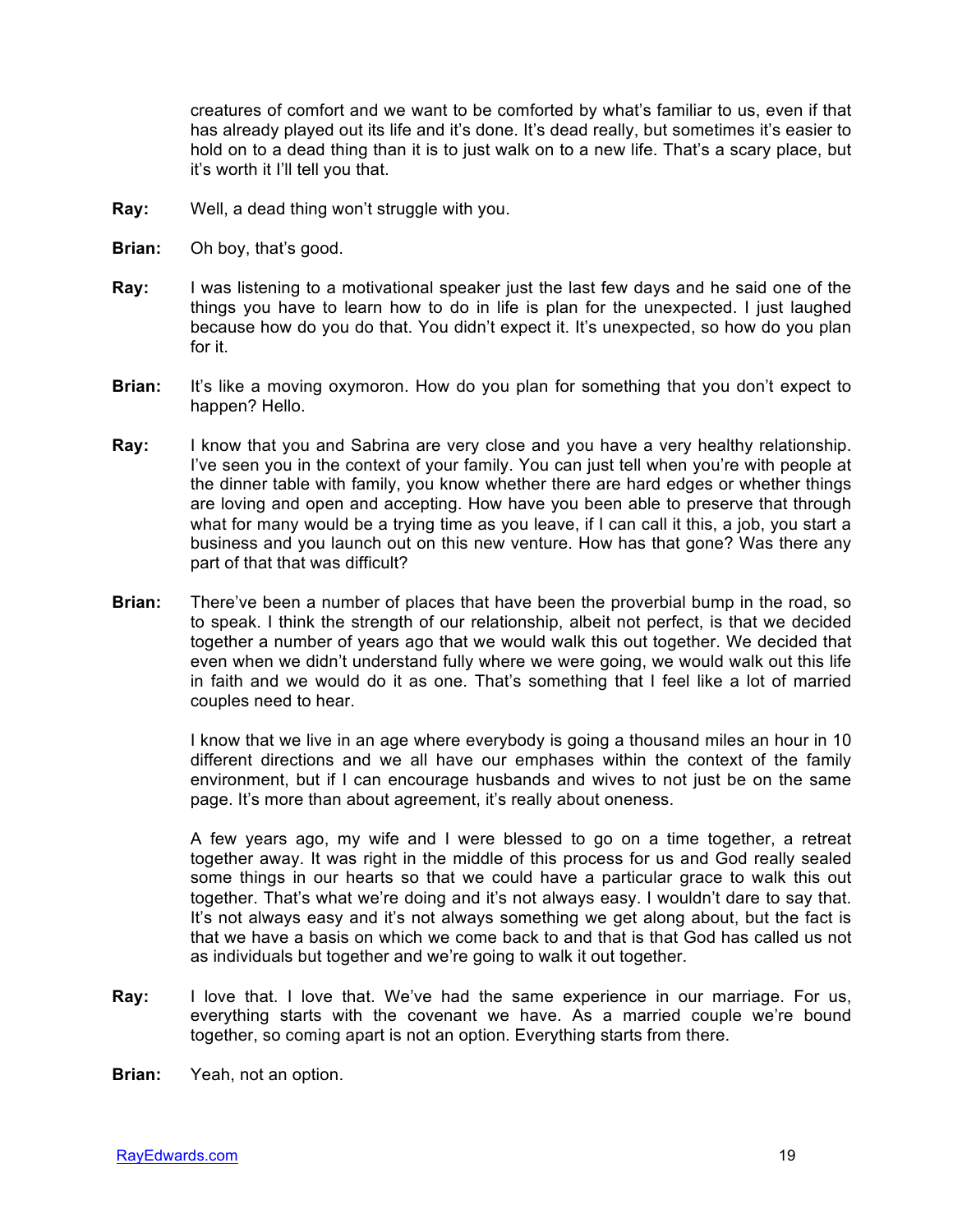- **Ray:** You are bringing your message and your work into the marketplace, the secular world, if I can call it that. You and I will smile and laugh because I don't believe there is a separation between secular and sacred and I think you feel the same way. But a lot of people see it that way, so how does it look when you take the kind of inner healing and the sorts of things that you're bringing to people into a business environment?
- **Brian:** It's a great question. I find that people are the same all over the world in every context. Whether it's the family environment, the office environment, the gym you work out at, people are people and people have needs, people have hurts, people have wounds. We feel like we bring a holistic approach with the four cornerstones, but I will tell you that we begin with personal healing and that's one that's often not talked about in the marketplace. We talk a lot about personal discover, gifts, talents, skills, abilities and personality styles. We talk about that stuff a lot in the marketplace, but we don't talk about this personal healing aspect.

Interesting enough, the last six months I've been on numerous interviews on podcasts, radio programs, TV. A lot of these are business entrepreneurial podcasts and it is incredible to me the spike in interest, real legitimate interest when you begin to talk about look, man, it's not just how well you perform today on your job, it's about what is the condition of your heart because at some point your performance is going to be limited to the condition of your heart and what's going on in the inside. People resonate with that no matter where I talk about it.

**Ray:** I'm excited to talk about this because I believe the reason is we've been through a period over the last few decades where the self-development, self-improvement, personal development movement has been born, it's grown up, it's aged, Baby-Boomers have passed through it. They've seen it and they've realized it didn't bring them the answers they needed to feel fulfilled and they realize there's something inside that's still holding them back, some kind of inner conflict or something like that.

> I know that your work is based on the foundation of getting that inner healing first, healing your heart, so could you talk a little bit about what it is that has people bound up or stopping them from getting what they want in life.

- **Brian:** I will just share with you that I come from the school that we are really a three-part human entity, we are spirit, we are soul and we are body. We have a spirit, we are a spirit really. We have a physical body, but there is this component that's called the soul and that's our memories, our belief systems and all the things that we've grown up to "know".
- **Ray:** Now, let me just interject because for some people this is going to be a new idea. A lot of people think the spirit and the soul is the same thing and you're saying that they're not.
- **Brian:** My personal reference point is that they're very distinct and very different. From a Christian world view, I believe when we're born again the spirit of man is regenerated and redeemed, but the soul of man is the place where the will of man is. God doesn't necessarily impose Himself on our will, He allows us to govern that part of our life willfully or un-willfully. It's where those emotions, the beliefs, the old wounds, the old hurts, the disappointments, the ways of viewing life, those things are held.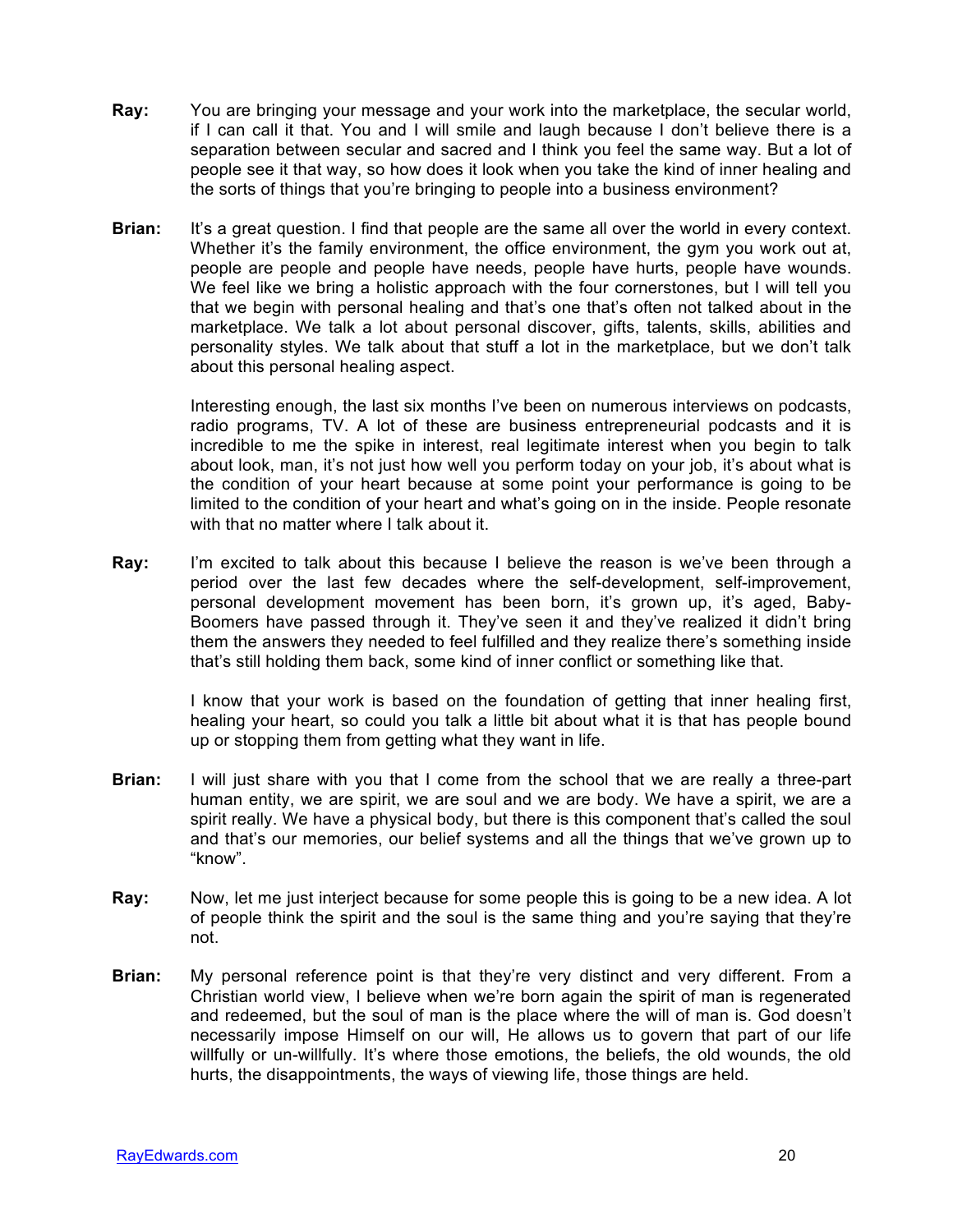We all know that as a man thinketh, so is he. What's happening internally is going to always govern the results we see on the outside. Gosh, this example may be old, but you could have people like a Tiger Woods who is just incredibly talented and maybe the most incredible golfer to ever walk the planet, yet at some point the internal struggles catch up with the external talent and ability and it short circuits our ability to perform on the real stage. My contention is, Ray, that we must deal with these internal issues, otherwise we will never realize the full potential of how we were created and why we were created.

- **Ray:** Absolutely. I think many of us have demonstrated through our own attempts to deal with those things that no amount of psychotherapy or medication solves those problems.
- **Brian:** Absolutely. In fact, medication I believe can compound the problem because over time really what you're doing is medicating a symptom. You are not dealing with the source or the root issue of the system and, therefore, it's really prolonging the limiting results that you're getting in your life.
- **Ray:** I'm going to say something now that will freak some people out, but I just discovered recently the root word from which we get pharmacy and pharmaceuticals. You know what it means?
- **Brian:** Yes, go ahead.
- **Ray:** Sorcery.
- **Brian:** Yes, it does. It's rooted in sorcery, it is.
- **Ray:** Hey, take that and do with it what you will, my friends.
- **Brian:** People medicate different ways, Ray. Some people medicate with prescription drugs, some with illegal drugs, illicit drugs. Some people medicate with pornography, with sexual promiscuity. Some people medicate with whatever, entertainment. But medicating on any level is simply prolonging the inevitable.

I find that if I have a disease in my body or if I have a severe injury that doesn't get treated at its baseline then infection is going to set in. I may be able to put a band aid on that, I may be able to make it look okay on the outside, but at some point that thing is beginning to rot and decay. The life that is there is diminishing quickly because even though I've got it looking good, below the surface it's really dying. That's a real problem with a lot of people.

- **Ray:** So how do you help people deal with these things?
- **Brian:** It's a great question. We have a number of things that we do, practically speaking, as far as courses that we teach, seminars that we do. I guess the simplest way to put it is I like to walk someone through the process of discovery. By the way, I can't, you can't, we can't, no one can help anyone who is not willing and open, to really be honest and transparent with themselves first, with the Lord and then with others.

The point is, once somebody gets to that point where they're ready to get some help, I walk through through some processes to help them to discover where the hooks are.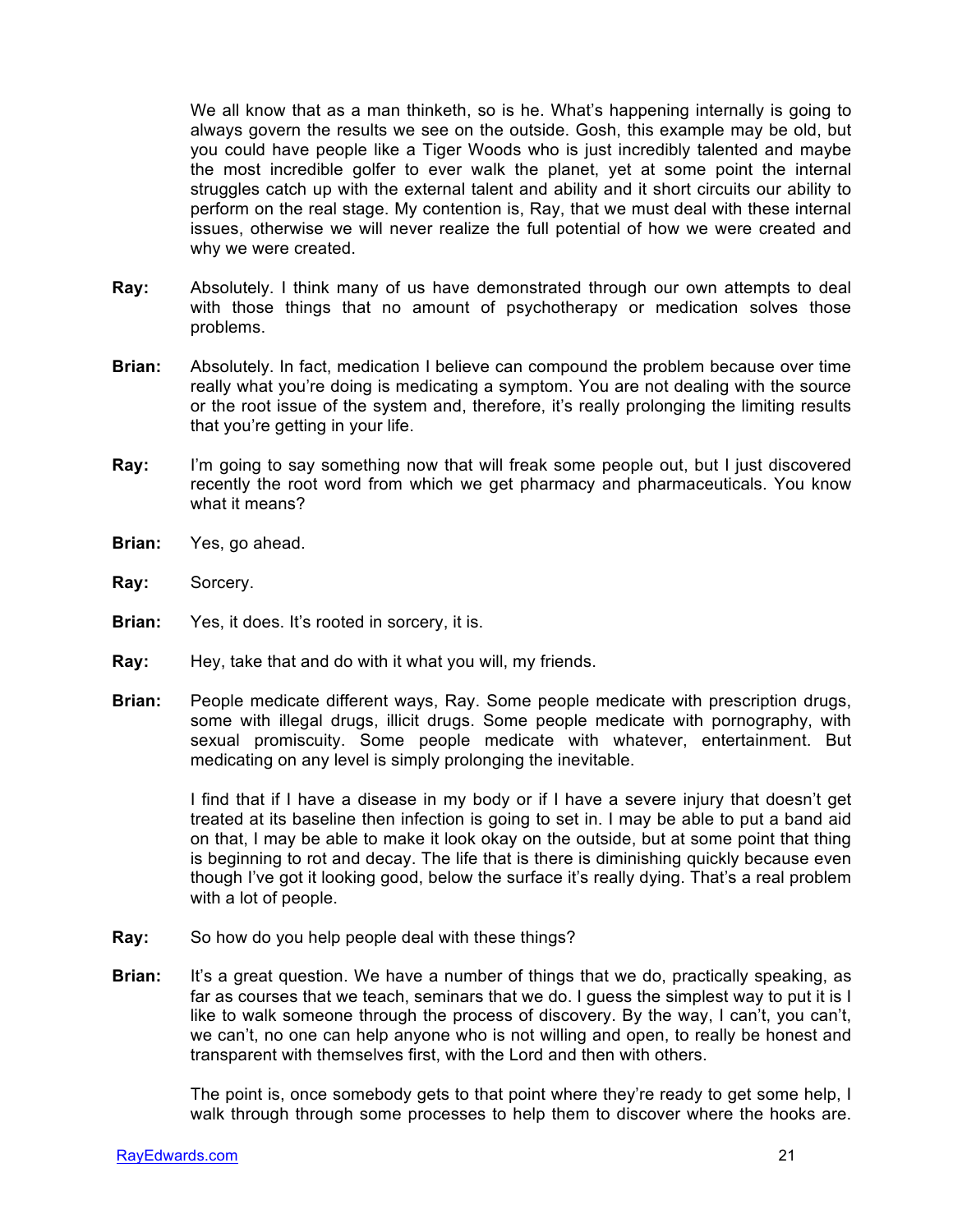Where in your lifetime were you injured? In my case, it was at 11 years old. I experienced something very tragic, very harmful, very painful and I can trace it back there, but for 22 years I didn't trace it back there because I had band aided over it enough to where I had stuffed it away to not have to look at it.

That's what a lot of people do, but we help people to discover, uncover I suppose would be a better way, to uncover what's really been holding them back. Once it's uncovered and in the light, now we can deal with it. Now we can actually do some therapy, some work, some processes to get that healed, to get that reconciled, to get it resolved once and for all and then begin to build on a new foundation.

- **Ray:** I know you do these live events where you work with people and you have the book, which is called *The Ties that Bind*, but I'm really excited about something you have that's becoming available online and should be available when this episode is published. Can you talk a little bit about that?
- **Brian:** You bet. We are launching The Ties that Bind Course or really our online program here in just the coming few weeks. This whole program was born out of my own experience of walking out healing beginning in the year 2000 when my wife and I really came to a crisis place not only in our marriage but as individuals and we were able to get some help.

As we processed through that, we began to learn and understand more about this soul deal. We began to also discover there was something called soul ties, unhealthy connections that we have to past events, to past circumstances, to people who have been in our lives in previous seasons under various auspices. I'm not saying that all soul ties are unhealthy, however, the ones that are unhealthy can destroy a person because those things that are attached to our lives actually cause us to experience some of the same symptoms other people are experiencing.

We've been teaching this for years, the book has been released for about 8 years, but now for the first time we're bringing that training, the actual video and process training online for anyone all over the world to take at their leisure and we're just so excited about that.

- **Ray:** Where can they find that?
- **Brian:** I'll tell you what I'm going to do. I think your audience is going to be maybe the first to have access to it, which is crazy. We hadn't planned that, but I'm honored. It's awesome!
- **Ray:** I'm excited about it.
- **Brian:** Just go to BrianHolmes.com/ray that will direct you to an information page about the course. Certainly, if you have any questions about it we'd love to answer that for you.
- **Ray:** Cool. Let me just say that you won't be disappointed. You need to look into this. I believe we all have things in our history that cause these internal conflicts, things that have plagued you all of your life maybe and you've never understood. Why can't I get over this or why can't I stop this particular behavior or why do I keep self-sabotaging or why am I always sick, there's a reason and you're not going to psychotherapy your way out of it and you're not going valium your way out of it and I believe this will help you.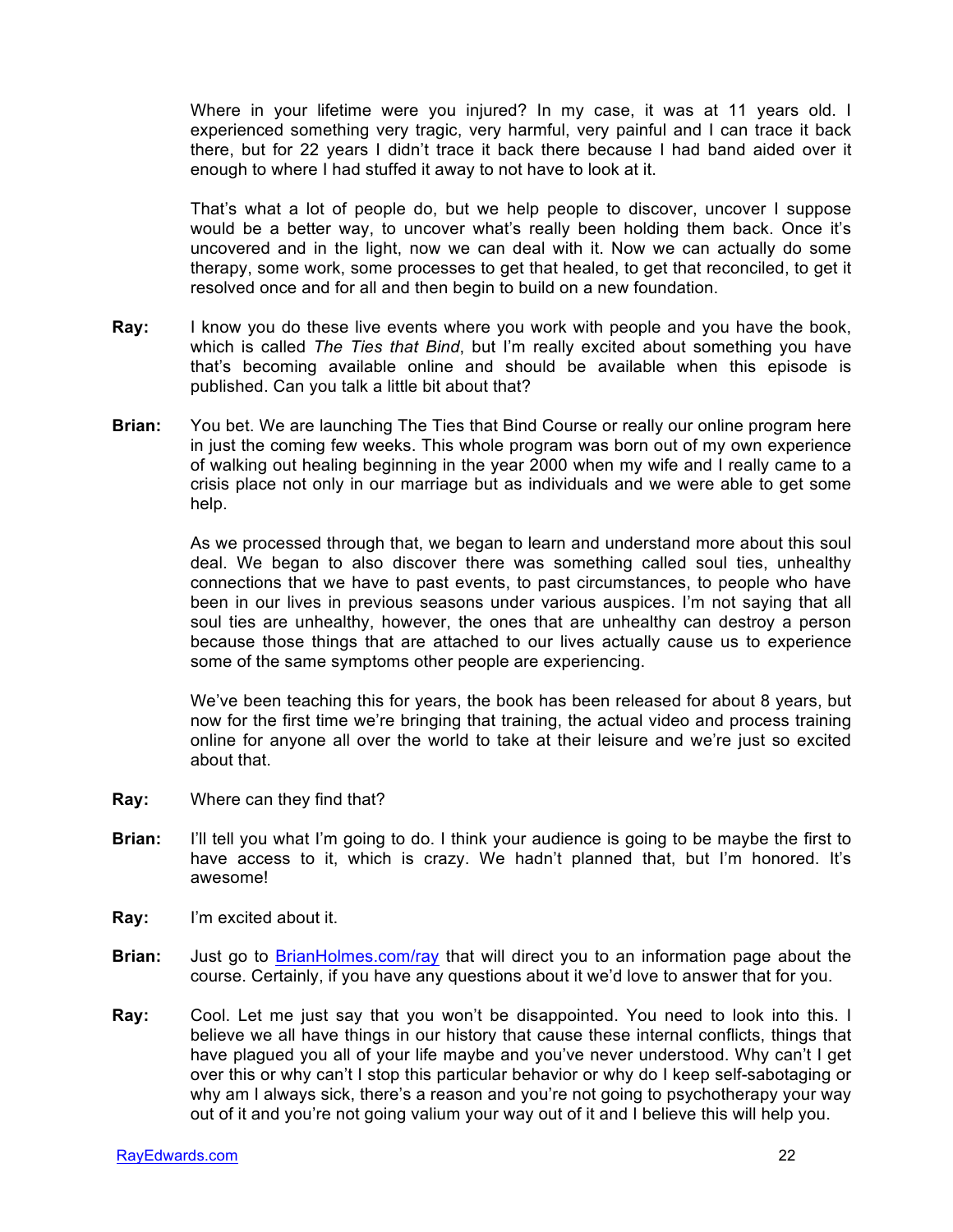I've seen the results of you working with people. You were on this show once before and it was one of the most powerful episodes we ever had. I still have people to this day who email me and leave me messages and say "I'm so glad that you interviewed. That was just for me because it spoke directly to me." I don't tell them that there are a hundred other people that think it was just for them, too. It's really exciting. What will people find at just your main site BrianHolmes.com?

- **Brian:** We try to serve people in several ways there. We do something called Monday Mastery. It's just a short video segment every Monday on leadership, on personal development. Well, really, we deal with those four cornerstones in little bite-size pieces and that's every Monday. Every Wednesday or so, we put out a blog post or some kind of a quote or inspirational thing to help people along in their week and along in their development. Every Friday, we post our podcast episode The Strategic Living Podcast. I'm approaching episode 100. In fact, I think the week this episode airs might be my  $100^{th}$  episode.
- **Ray:** Awesome. That is awesome. One of the things that I love that I'll point out is a lot of times people talk to me about starting a business online and they say, well, the only way you can make money online is by selling stuff about how to make money online. I'm like no. You haven't even seen the tip of the iceberg.

Brian, your site is an example that there's a wide open range of things that people can do, including what most people think of as "soft topics", like helping people with their inner emotional turmoil, which I don't think is a soft topic at all. It's very hard for most of us. Most people think you can't build a business on things other than money making. Yes, you can and your site is a great example of that and you've done a great job.

- **Brian:** I appreciate that. My philosophy goes back to what Zig Ziglar said many years ago and I'm sure I'll get the quote wrong, but the basis of it is serve people, just serve people. Find a need, serve people and the remuneration for all of it will come, I really believe that with all my heart.
- **Ray:** I think the way he says it is you can have everything in life you want if you will just help enough other people get what they want.

Brian Holmes, a scholar and a gentleman, thank you so much.

- **Brian:** Absolutely.
- **Ray:** We love you, Brian.
- **Sean:** Brian is a great guy.

#### **What to Do Next**

**Sean:** Each week we plan to feature an entrepreneur who has made the jump into having their own business. We'll talk to people of all levels of success, from those just getting started to those who are achieving extraordinary things already. If you know of someone we should interview, please let us know by sending an email to support@rayedwards.com.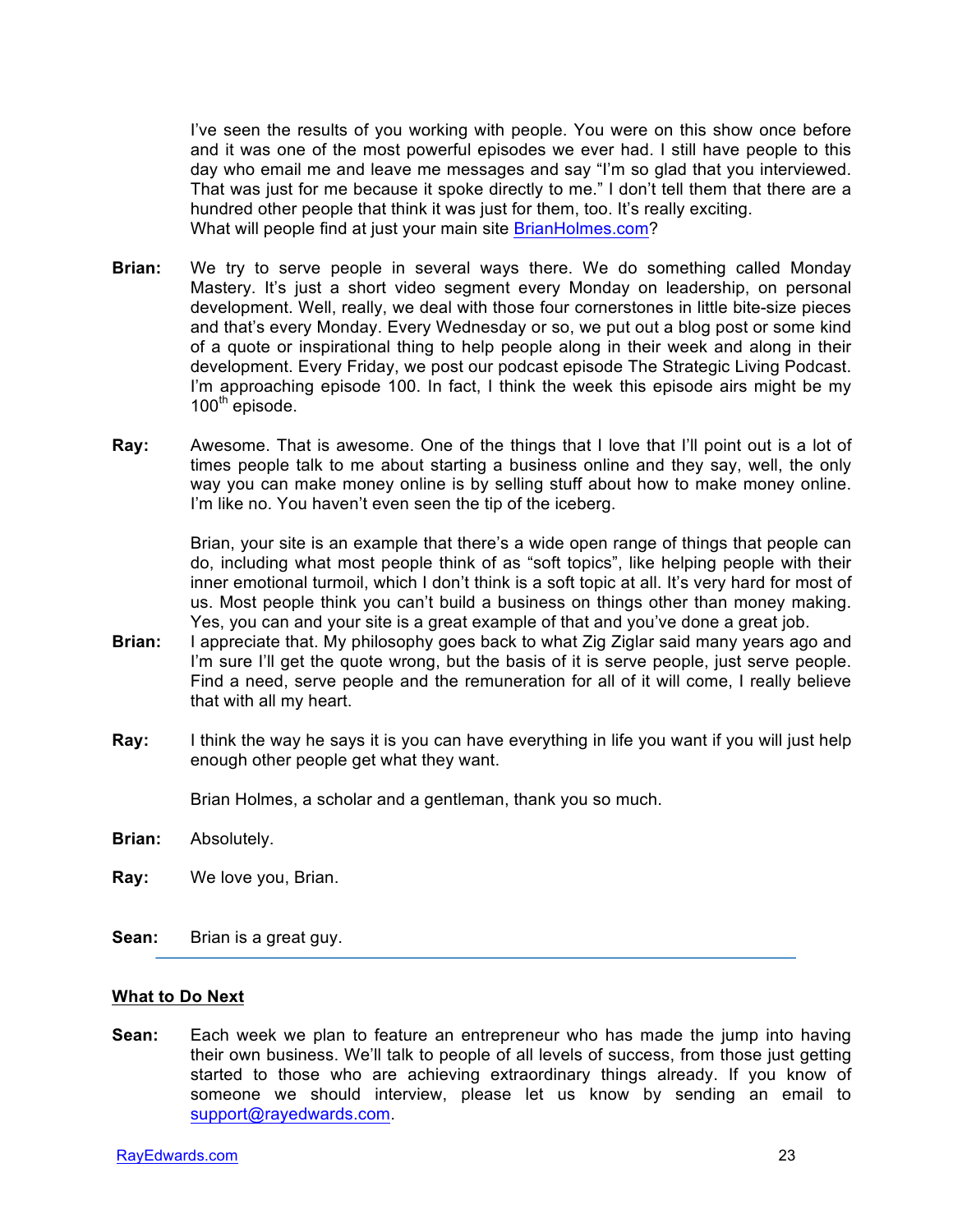You have some pretty exciting news, don't you, dad?

**Ray:** Yeah, we've got a lot of stuff going on and I just wanted to give you some teasers and some info. First of all, as this episode publishes on Wednesday the  $9<sup>th</sup>$  of September, if everything goes well in our absence in the automated publishing system, we will be in Redding, California at the Heaven in Business Conference. We'd love to meet you there if you're going to be there. It takes place today, Wednesday the  $9<sup>th</sup>$  through Friday the  $11<sup>th</sup>$  of September.

> Coming up, we've got the big public launch of the Copywriting Academy, the system that teaches you to write copy that sells your products and services online. That will be coming in the next few weeks.

> I've got upcoming appearances on some pretty well-known podcasts. I'll be showing up on the Pat Flynn Smart Passive Income Show and on Entrepreneur on Fire with John Lee Dumas. I've got to drink a lot of caffeine before I do that.

- **Sean:** That's right. You've got to get ramped up.
- **Ray:** I've been listening to his show a lot lately, he is energetic. He is just one fireball of energy. I'll also be appearing on the Podcast Answer Man Show with Cliff Ravenscraft, we'll be at PLF Live (Product Launch Formula Live), hope to see you there. We're opening up soon applications for Regency Mastermind II and, finally, I've got something I'm really stoked about. It's my passion project and I'm going to code name it The Prosperity Practice. I can't tell you anything more about it right now because we're out of time, so you'll have to wait to find out what that is. The Prosperity Practice coming up in the next episode, maybe.
- **Sean:** All right. You can find the Show Notes for this episode, including a transcript, by going to RayEdwards.com/182. If you received value from this show, please consider subscribing, giving us a rating and writing a quick review in iTunes. The reason is this helps make our show my visible to people just like you, people who might benefit from what we have to share. We appreciate your help in doing that. Any parting thoughts?
- **Ray:** Actually, yes. I've got a couple of quotes I would like to share that I think are appropriate to the material in this week's show.
	- The first one is from Dan Sullivan who says, "*All those things that seem to oppose our goals are actually the raw material for achieving them*." I think that's powerful, if you really think about it deeply.
	- The second quote comes from Seneca, the Roman statesman and stoic philosopher who was born right around the time of Jesus. Seneca wrote, "*True happiness is to enjoy the present without anxious dependence upon the future."*
- **Sean:** That's good.
- **Ray:** Now, think on that.

Until next time, I pray that God continues to bless you and does great things for you beyond what you can ask, think or even imagine.